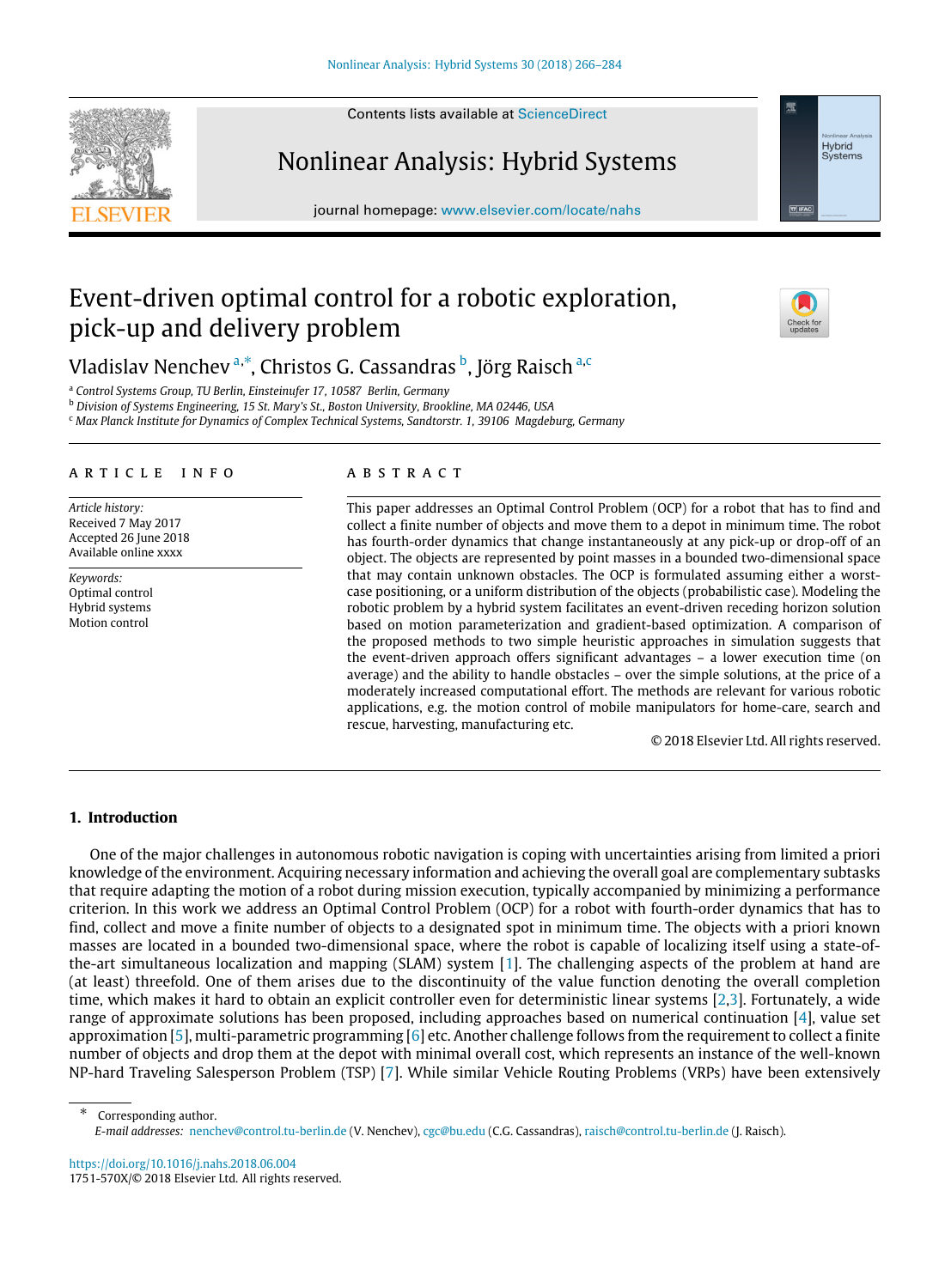addressed in Operations Research [\[8\]](#page-17-7), a distinguishing feature of the addressed problem is the continuous dynamics of the Salesperson (i.e. the robot) that change upon object pick-ups and drop-offs. While deterministic autonomously switching dynamics can be handled efficiently, e.g., by two-stage optimization [[9,](#page-17-8)[10](#page-17-9)] or relaxation [[11](#page-17-10)], the complexity of most approaches for setups that involve uncertainties scales poorly with the problem size [\[12\]](#page-17-11).

Further, optimal exploration of a limited space is an inherently difficult problem by itself. Minimizing the expected time for detecting a target located on a real line with a known probability distribution by a searcher that can change its motion direction instantaneously, has a bounded maximal velocity and starts at the origin, was originally addressed in [[13](#page-17-12)] and extended in [\[14\]](#page-17-13). Different versions of this problem have received considerable attention from several research communities, e.g., as a ''pursuit-evasion game'' in game theory [\[15,](#page-17-14)[16](#page-17-15)], as a ''cow-path problem'' in computer science [[17](#page-17-16)] or as a ''coverage problem'' in control [[18](#page-17-17)[,19\]](#page-17-18), but its solution for a general probability distribution or a general geometry of the region is, to a large extent, still an open question. Effective approaches for the related persistent monitoring problem based on estimation [\[20\]](#page-17-19), linear programming [\[21\]](#page-17-20) or parametric optimization [[22](#page-17-21)] have been also been proposed. OCPs with uncertainties have also been addressed by certainty equivalent event-triggered [[23](#page-17-22)], minimax [[24\]](#page-17-23) and sampling-based [[25](#page-17-24)] optimization schemes. While methods for Partially Observable Markov Decision Processes (POMDP's) can also be applied, e.g., [[26](#page-17-25)[,27\]](#page-17-26), they typically become computationally infeasible for larger problem instances. Due to the aforementioned aspects, the problem at hand has exponential complexity in the number of objects and for any chosen time and space discretization. In this context, employing a discrete abstraction of the underlying continuous dynamics is often only possible by introducing a hierarchical decomposition [\[28\]](#page-17-27), or additional assumptions that simplify the implementation of automatically synthesized hybrid controllers [\[29\]](#page-17-28). Alternatively, one may resort to event-based receding horizon approaches that have been shown to outperform other optimization methods under the presence of uncertainty, e.g., for the elevator dispatching problem [[30](#page-17-29)], multi-agent reward collection problems [[31\]](#page-17-30) or planning with temporal logic constraints [\[32\]](#page-17-31).

Since the locations of the objects are the only source of uncertainty in the considered problem, the ultimate goal is a tractable and scalable, albeit suboptimal, solution that avoids time discretization and requires re-computation only upon a detection of an object. Analytical solutions have been derived for the OCP of a robot, which has to find, collect and move a finite number of objects back to a depot in minimum time, but is allowed to move only along a line [\[33](#page-18-0)]. Since a direct generalization of this result for higher dimensional position spaces was not possible, an event-driven receding horizon approach was proposed in [[34\]](#page-18-1), where the robot moves along a fixed exploratory trajectory. In this paper, we address the OCP by an event-driven receding horizon approach that allows for adjusting the shape of the exploratory trajectory online, which is particularly useful under the presence of a priori unknown obstacles. Introducing a finite parameterization of the motion of the robot enables the use of Infinitesimal Perturbation Analysis (IPA) [\[35\]](#page-18-2) for solving the worst and probabilistic case OCPs by an iterative optimization scheme only upon detecting previously undiscovered objects (or obstacles). Two additional heuristic event-driven schemes are introduced for comparison. The first one is based on exploring the environment until all objects are discovered, followed by an optimal pick-up and drop-off of all objects. The second one is based on enforcing a pick-up of an object upon its detection, followed by an optimal exploration and drop-off of all currently carried objects until all remaining ones are discovered, thus resembling the policy introduced in [[36](#page-18-3)].

The remainder of the paper is organized as follows: in Section [2](#page-1-0), we present the problem formulation. Section [3](#page-4-0) starts with a brief discussion on the performance index and introduces a lower bound for the cost-to-go, followed by the proposed event-driven (Section [4](#page-4-1)) and the heuristic approaches (Section [5\)](#page-10-0). The methods are then compared in a numerical example (Section [6\)](#page-11-0), followed by the conclusions in Section [7.](#page-12-0)

**Notation.** For a set S,  $|S|$  and  $2^S$  denote its cardinality and the set of all of its subsets (power set), respectively. For  $r \in \mathbb{R}$ ,  $r$ espectively,  $r \in \mathbb{R}^n$ ,  $|r|$  and  $||r||$  denote the absolute value and the Euclidean norm.  $\bf{I}_n$  is an identity matrix with dimension n.  $\mathbf{0}_{m,n}$  *represents an m*  $\times$  *n* matrix with zero entries. For a vector of zeros or ones with length m, we write  $\mathbf{0}_m$  or  $\mathbf{1}_m$ , respectively.  $\mathbb{R}, \mathbb{R}_{\geq 0}, \mathbb{R}_{>0}$  denote the sets of reals, non-negative reals and positive reals, respectively. We use the derivatives  $\dot{x}(t) = \frac{dx(t)}{dt}$ 

*.*

$$
c'(s,\theta) = \frac{\partial c(s,\theta)}{\partial s} \text{ and the gradient } \nabla_{\theta} c(s,\theta) = \left[\frac{\partial c(s,\theta)}{\partial \theta_1},\ldots,\frac{\partial c(s,\theta)}{\partial \theta_n}\right]^T
$$

# **2. Problem formulation**

<span id="page-1-0"></span>Consider a mobile robot that has to find, collect and move a finite set of objects  $O = \{o_1, \ldots, o_l\}$  located in a limited position space  $\mathcal{Y}_g = [-y_{\max}, y_{\max}] \times [-y_{\max}, y_{\max}] \subset \mathbb{R}^2$  back to a designated known spot (depot)  $y_d$  in minimum time. Every object  $o_l, l \in \{1,\ldots,L\}$  is uniquely characterized by its position  $\;p^{(l)}\in\mathcal{Y}_g,$  which is a priori unknown to the robot, and its mass  $m^{(l)} \in \mathbb{R}_{\geq 0}$ . The number of objects and their masses are assumed to be known. For simplicity, the absence of obstacles in  $y_g$  and a single depot located at  $y_d = \mathbf{0}_2$  are assumed in the main part. Handling obstacles is revisited in the end of Section [4](#page-4-1).

The overall system is modeled by a hybrid automaton with continuous inputs [\[37\]](#page-18-4), i.e., a 9-tuple  $\mathcal{H} = \{Q, X, F, U, E, Inv,$ *G*, *R*, Init}, where:

- *Q* is the finite set of discrete states;
- $X \subseteq \mathbb{R}^n$  is the continuous state set;
- $U \subseteq \mathbb{R}^m$  is the continuous input set;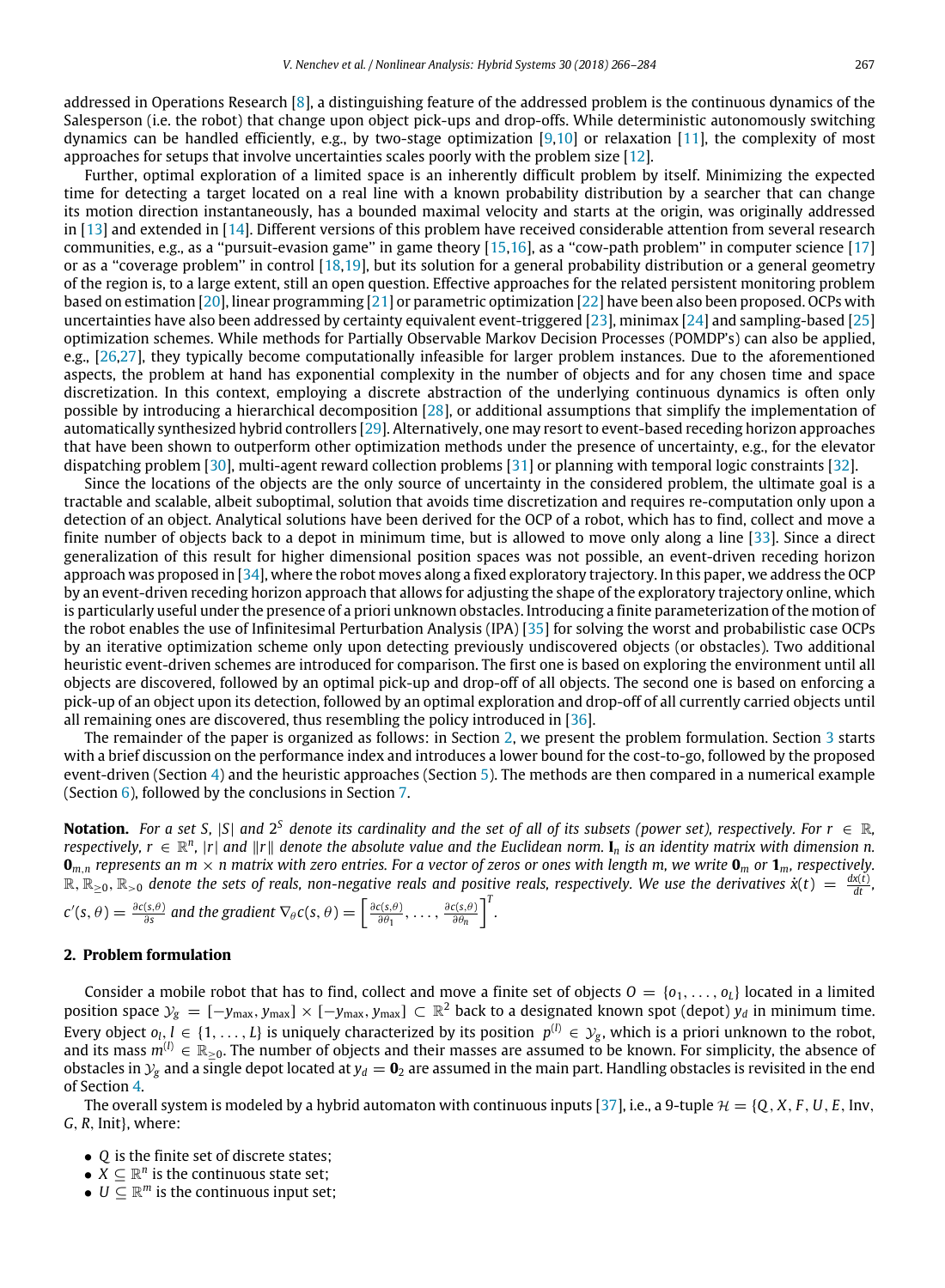$\bullet$  *F* =  $\{f_q\}_{q \in Q}$  is the finite set of vector fields that describe the evolution of the continuous state such that

$$
\dot{x}(t) = f_q(x(t), u(t)), q \in Q, x(t) \in X, u(t) \in U;
$$

- $E \subseteq Q \times Q$  is the set of discrete state transitions;
- Inv :  $Q \to 2^X$  is the invariant map that describes the feasible continuous state domain associated with the discrete states;
- $\bullet$  *G* : *E*  $\rightarrow$  2<sup>*X*</sup> is the guard map that captures the continuous state domain, where transitions may occur;
- $R: E \times X \to 2^X$  is the reset map that describes changes of the continuous state upon a discrete state transition;
- Init  $\subset$  *Q*  $\times$  *X* is the initial state set.

The discrete state at time *t* is  $q(t) = (q_1(t), q_2(t), q_3(t))$ , where  $q_1(t) \subseteq 0$  is the set of objects being carried by the robot, *q*<sub>2</sub>(*t*) ⊆ *O* the set of objects that has been dropped at the depot prior to or at time *t*, and *q*<sub>3</sub>(*t*) ⊆ *O* is the set of objects that have been detected so far. Clearly,  $q(t)\in Q$  with  $Q\subseteq 2^0\times 2^0\times 2^0$ . The current mass of the robot is  $m_q(t)=m_\emptyset+\sum_{l,o_l\in q_1}m^{(l)},$ where  $m<sub>Ø</sub>$  is the nominal mass of the robot.

Consider a class of mobile robots capable of moving in any direction by directly controlling their constrained driving force (e.g. differential drive robots). For differentially flat dynamics, the robot state can be expressed by  $x(t)=[y^T(t),v^T(t)]^T\in X_t$ where  $v(t)\in\mathbb{R}^2$  is the current velocity of the robot, can be assumed to evolve according to a finite collection of vector fields  $F = \{f_a\}_{a \in O}$  with

<span id="page-2-1"></span>
$$
\dot{\mathbf{x}}(t) = f_q(\mathbf{x}, u) = \begin{bmatrix} \mathbf{0}_{2,2} & \mathbf{I}_2 \\ \mathbf{0}_{2,2} & \mathbf{0}_{2,2} \end{bmatrix} \mathbf{x}(t) + \frac{1}{m_q(t)} \begin{bmatrix} \mathbf{0}_{2,2} \\ \mathbf{I}_2 \end{bmatrix} u(t),\tag{1}
$$

driven by the piecewise continuous control signal  $u:[0,t_f]\to U:=\{\phi\in\R^2:\|\phi\|\le 1\},$  where  $t_f$  is the free final time for the assignment. The overall continuous state  $(x(t), y(t))$  consists of the robot state  $x(t)$  and the region  $y(t) \subseteq y_g$  that has not been explored at time *t*.

As *Q* is finite, the set of discrete state transitions (or events) *E* ⊆ *Q* ×*Q* is also finite. Let *E* be partitioned into ∆∪ Π ∪Ψ, where for  $q = (q_1, q_2, q_3), q' = (q'_1, q'_2, q'_3) \in Q$ ,

$$
\Delta = \{(q, q'): q'_1 = q_1, q'_2 = q_2, q'_3 = q_3 \cup \{o_l\}, o_l \notin q_3\}
$$

is the set of detection events,

$$
\Pi = \{ (q, q') : q'_1 \setminus q_1 = \{o_l\}, o_l \in q_3, q'_2 = q_2, q'_3 = q_3 \},
$$

is the set of pick-up events, and

$$
\Psi = \{(q,q'): q_1 \neq \emptyset, q_1' = \emptyset, q_2' = q_2 \cup q_1, q_3' = q_3\}
$$

corresponds to the set of drop-off events.

Assume that the robot is equipped with an omni-directional sensor with a footprint of size  $r \ll y_{\text{max}}$  around its current position  $y(t) \in \mathbb{R}^2$ , hence covering the area

<span id="page-2-0"></span>
$$
\mathcal{O}(y(t)) = \{y_p \in \mathbb{R}^2 : ||y(t) - y_p|| \le r\}.
$$
 (2)

Thus, detection events occur when the distance between the current robot position and the position of an object that has not been detected so far becomes *r*. Pick-up events occur when the robot reaches the position of an object that has not been collected so far. Drop-off events occur when the robot reaches the depot and carries objects. In addition, for both pick-up and drop-off events, zero velocity is required. To illustrate these relations, consider a scenario with two objects and its corresponding discrete dynamics shown in [Fig.](#page-3-0) [1](#page-3-0). The conditions on *q* and *x* upon the occurrence of detection, pick-up and drop-off events are captured by the invariant Inv : Q  $\rightarrow$  2<sup>x</sup>, i.e.,

$$
\text{Inv}(q) = \begin{cases} X \setminus \{ [y^T, v^T]^T : ||y - p^{(l)}|| = r \}, & \text{if } o_l \notin q_3, \\ X \setminus \{ [p^{(l)^T}, \mathbf{0}_2^T]^T \}, & \text{if } o_l \notin q_1 \cup q_2, \\ X \setminus \{ \mathbf{0}_4 \}, & \text{if } q_1 \neq \emptyset, \end{cases}
$$

and the guard map  $G: E \to 2^X$ , i.e. with  $e = (q, q'),$ 

$$
G(e) = \begin{cases} \{[y^T, v^T]^T : ||y - p^{(l)}|| = r\}, & \text{if } e \in \Delta, q'_3 \setminus q_3 = \{o_l\}, \\ \{[p^{(l)^T}, \mathbf{0}_2^T]^T\}, & \text{if } e \in \Pi, q'_1 \setminus q_1 = \{o_l\}, \\ \{\mathbf{0}_4\}, & \text{if } e \in \Psi, q_1 \neq \emptyset. \end{cases}
$$

For example, upon a detection of a new object as per ([2\)](#page-2-0), when the robot is in the discrete state *q*, the first case of the Inv requires that a transition must occur, and the first case of *G* allows a transition to a discrete state *q* ′ , where the discovered object is included in the detected objects set  $q_3'$ . The reset map  $R:E\times X\to 2^X$  is trivial since no jumps of the continuous variables occur upon a discrete state switching. Note that the above conditions do not depend on  $y(t)$ , and hence, Inv, *G* and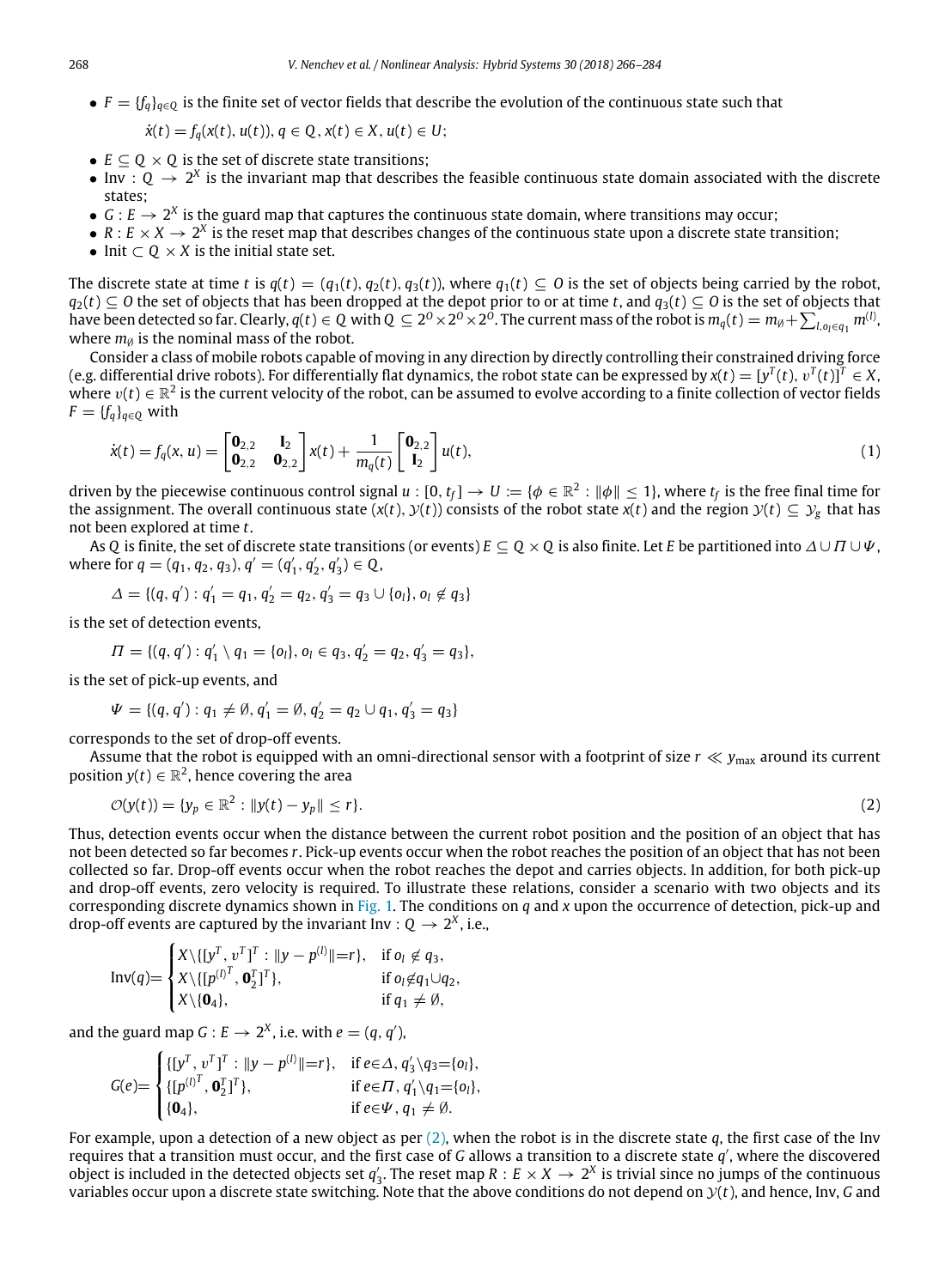

<span id="page-3-0"></span>**Fig. 1.** Discrete dynamics of  $\mathcal{H}$  for  $O=[o_1, o_2]$  with  $\delta_l \in \Delta$ ,  $\pi_l \in \Pi$ ,  $\psi_l \in \Psi$ ,  $l \in \{1, 2\}$ ,  $\psi_{12} \in \Psi$ . Exploration may take place at gray states. The robot has zero velocity at states denoted by a square.

*R* map into 2*<sup>X</sup>* . As the robot is assumed to start at the depot with zero velocity, and no objects have been detected, picked up or dropped off before that, the initial state set is

Init = {
$$
(q(0), (x(0), y(0)))
$$
} = { $((\emptyset, \emptyset, \emptyset), (\mathbf{0}_4, \mathcal{Y}_g \setminus \mathcal{O}(\mathbf{0}_2)))$  }.

As both the robot and the objects are represented by points in  $y_g$ , we assume that no collisions can occur. A practical setup that satisfies this assumption is, e.g., a quadrotor that has to explore a two-dimensional space on the ground from above.

Solving the addressed problem involves *L* detection events, *L* pick-up events and up to *L* drop-off events, as it can be advantageous to collect several objects on the way and drop them off simultaneously at the depot. Hence, for the total number *N* of events,  $2L < N \le 3L$  holds. The time of the occurrence of event *n*,  $1 \le n \le N$  is denoted by  $t_n$ ,  $t_0$  is the initial time,  $t_f = t_N$  the final time, and  $t_0 \le t_1 \le \cdots \le t_N$ . The N time intervals  $\tau_n := [t_{n-1}, t_n]$ ,  $n = 1, \ldots, N$  form the time axis from the initial to the final time with  $\tau:=(\tau_1,\ldots,\tau_N)$ . The input is an ordered set of functions  $u=(u^1,\ldots,u^N)$ , where  $u^n:\tau_n\to U$ are absolutely continuous functions for  $n \in \{1,\ldots,N\}$ . Thus, if  $\zeta = (\tau, q, \xi)_u$  is an execution of the hybrid automaton H for an input signal u, i.e.  $(\tau,q,\xi)_u \,\vDash\, \mathcal{H},$   $q=(q^1,\ldots,q^N)$  is a discrete state trajectory with  $q^n$   $: \, \tau_n \,\to\, Q,$   $q^n=$  const.  $\xi = (\xi^1,\ldots,\xi^N)$  is the continuous state trajectory with  $\xi^n = (x^n,y^n)$ , where  $x^n$  :  $\tau_n \to X$  are absolutely continuous functions, and  $y^n:\tau_n\to 2^{\mathcal{Y}_{\mathcal{S}}}$  non-increasing functions, i.e.,  $y^n(t')\subseteq y^n(t)$  for  $t\leq t'$ . Let  $\mathcal Z$  denote the set of all feasible executions of the hybrid automaton  $H$ . The cost of an execution is the total task time

$$
t_f = \sum_{n=1}^{N} (t_n - t_{n-1}) = t_N - t_0.
$$
\n(3)

Further, let the set of states that can be reached upon completing the task be denoted by  $Fin = \{(q_f = (0, 0, 0), (\mathbf{0}_4, \mathcal{Y}_g \setminus \mathbf{0}_4)\}$  $\cup_{\tilde{t}\in[0,t_f]}\mathcal{O}(y(\tilde{t})))\}.$ 

One way to account for the uncertainty in the addressed OCP is to minimize, the largest cost at time *t* that may occur for a possible configuration of all objects that have not been discovered so far. Alternatively, the positions of the objects that have not been detected so far can be assumed to be independent identically distributed random variables with probability density functions

$$
\mathcal{P}(p^{(l)}) = \begin{cases} \frac{1}{\kappa(t)}, & \text{if } p^{(l)} \in \mathcal{Y}(t), \\ 0, & \text{if } p^{(l)} \in \mathcal{Y}_g \setminus \mathcal{Y}(t), \end{cases} \tag{4}
$$

<span id="page-3-1"></span> $∀$ *l*, where  $κ(t)$  measures the size of  $y(t)$ . This leads to the following (A) worst-case and (B) probabilistic OCPs.

**Problem 1.** At state ( $q(t)$ ,  $\xi(t)$ ), find the input signal  $u|_{[t,t_f]}$  for H, such that for  $p = \{p^{(l)} : o_l \notin q_3(t)\}$ 

(*A*) min max ( $t_f$  −  $t$ ), s.t. ( $q(t_f)$ , ( $x(t_f)$ ,  $y(t_f)$ )) ∈ Fin;  $u|_{[t,t_f]}$  *p* (*B*) min  $E{t_f - t}$ , s.t. ( $q(t_f)$ , ( $x(t_f)$ ,  $y(t_f)$ )) ∈ Fin.  $u|_{[t,t_f]}$ 

Note that Problem A is always deterministic, while Problem B is probabilistic until the last detection of an object.

Before turning to the solution, we introduce a finite approximation of the explored space and restrict the motion of the robot to a family of curves, whose shape is determined by a finite parameter vector. Thereby, we can derive approximate optimality conditions for the motion of the robot along the curve. This, on the other hand, allows for an event-driven scheme by an iterative gradient-based optimization over the parameters of the curve only upon detection events.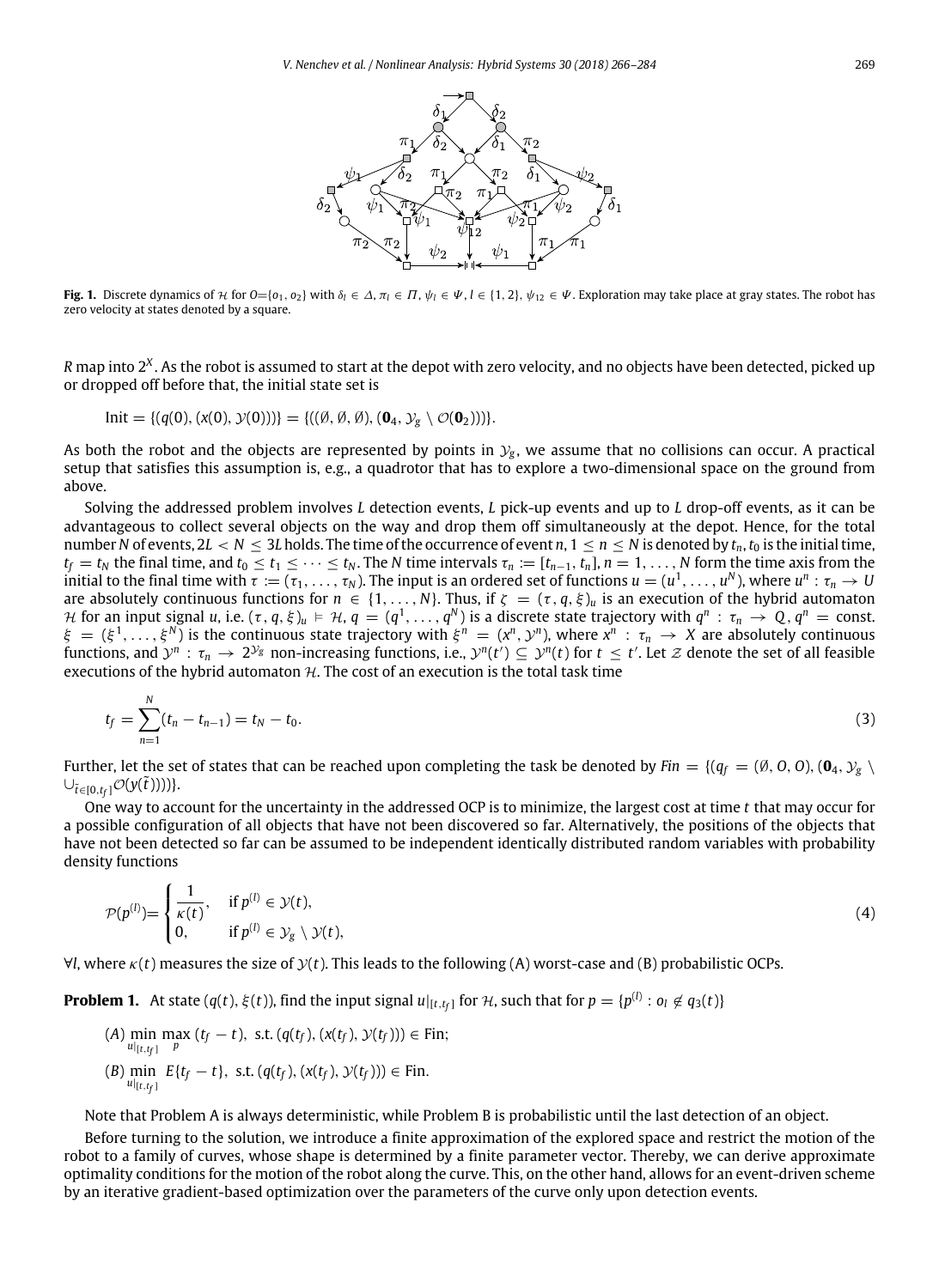<span id="page-4-3"></span>

<span id="page-4-2"></span>**Fig. 2.** A robot with sensing radius  $r$  over the coarsest allowed grid (a). A snapshot of the robot that has moved from  $y_0 = \mathbf{0}_2$  to  $y_1 \neq \mathbf{0}_2$  with  $d_g < r\sqrt{2}$ (b). The area covered along the path is under-approximated over the grid.

# **3. Preliminaries**

<span id="page-4-0"></span>To obtain a finite conservative approximation for  $\mathcal{Y}(t)$ , introduce a finite cover of  $\mathcal{Y}_g$  by cells  $\omega_k$ ,  $k \in \{1 \dots, K\}$  defined by a set of grid points  $W=\{w_1,\ldots,w_K\}$ , equally spaced by  $d_g\leq r\sqrt{2}$ , such that  $\omega_k=\{y\in\mathcal{Y}_g:\|y-w_k\|_\infty\leq d_g/2\}.$  An example is shown in [Fig.](#page-4-2) [2.](#page-4-2) Let  $W(t)$  denote the set of grid points, whose associated cells have not been completely covered by the robot's sensing range ([2\)](#page-2-0) until time *t*, i.e.  $\mathcal{W}(t) = \{w_i \in W : \omega_i \not\subseteq \cup_{\tilde{t} \in [0,t]} \mathcal{O}(y(\tilde{t}))\}$ . Thus,  $\mathcal{Y}(t)$  is over-approximated by  $\tilde{\mathcal{Y}}(t) = \{\cup_i \omega_i : w_i \in \mathcal{W}(t)\}.$ 

Consider a continuous curve  $c(s, \theta)$  in  $\mathcal{Y}_g$ , where  $s(t)$ ,  $t \in [0, t_f]$  denotes the time-dependent position along the curve *c*, such that  $s(0)=0$  and  $s(t_f)=1$ , and  $\theta\in\mathbb{R}^d$  is a parameter vector that determines its shape. Let  $\tilde{s}(t)$  be the monotonically non-decreasing curve length function of *c* over  $t \in [0, t_f]$ . With  $\alpha \in \mathbb{R}_{>0}$  denoting the arc-length of *c*, let  $s(t) = \frac{\tilde{s}(t)}{\alpha}$  denote the normalized arc-length variable. Thus, the robot's position can be described by the parametric equation

$$
y(t) = c(s(t), \theta) = \begin{bmatrix} c_1(s(t), \theta) \\ c_2(s(t), \theta) \end{bmatrix} \in \mathcal{Y}_g.
$$
 (5)

To apply gradient-based optimization, we further require that *c* is twice continuously differentiable with respect to *s* and θ. The parametric functions employed in this work are Fourier series (see [Appendix A](#page-13-0) for a particular example) that exhibit rich expressiveness in terms of motion behaviors and allow for an efficient solution of the optimization problem. Other types of parametric functions or more complex robot dynamics may also be used, as outlined in [Remark](#page-7-0) [1](#page-7-0).

#### **4. Event-driven approach**

<span id="page-4-1"></span>Consider a finite approximation of the explored space and restrict the motion of the robot to a parameterized curve, as described in the previous section. With that, the optimal motion of the robot along the curve can be obtained for a fixed shape of the curve. This OCP is then embedded into a simultaneous OCP, which provides a solution that satisfies all remaining constraints for solving [Problem](#page-3-1) [1.](#page-3-1) The simultaneous OCP is solved by an augmented Lagrangian method that allows for replacing the constrained optimization problem by a series of unconstrained optimization problems. Employing Infinitesimal Perturbation Analysis [[35](#page-18-2)], we obtain the derivative of the augmented cost and solve the unconstrained OCPs by gradient-based methods. The simultaneous problem is solved repeatedly until reaching a (local) minimum, which is attained upon satisfying an iteration threshold condition. We first turn to the embedded problem.

#### *4.1. Embedded problem*

Let the first and second derivatives of [\(5](#page-4-3)) w.r.t. *s* be  $c'(s, \theta) = \partial c/\partial s$  and  $c''(s, \theta) = \partial^2 c/\partial s^2$ , respectively. Further, let  $\dot{s} = ds/dt$  and  $\ddot{s} = d^2s/dt^2$  denote the time derivatives. For the velocity and the acceleration along [\(5](#page-4-3)), we respectively obtain *dc*(*s*(*t*), θ)

$$
\dot{c}(s,\theta) = \frac{dc(s(t),\theta)}{dt} = c'(s,\theta)\dot{s},
$$
  

$$
\ddot{c}(s,\theta) = \frac{d^2c(s(t),\theta)}{dt^2} = c''(s,\theta)\dot{s}^2 + c'(s,\theta)\ddot{s},
$$

and the robot's dynamics ([1\)](#page-2-1) are restated as

<span id="page-4-4"></span>
$$
m_{q(t)}(c_i''(s,\theta)\dot{s}^2 + c_i'(s,\theta)\ddot{s}) = u_i, i \in \{1,2\}.
$$
\n(6)

With the employed arc-length parameterization, the robot traverses the curve with  $\|c'(s,\theta)\|=\alpha$ , where  $\alpha$  is the arc-length of c. Substituting the relation  $u=u_c(t)[\cos(\varphi),\sin(\varphi)]^T$  in [\(6\)](#page-4-4) and since  $\|\ddot{c}(s,\theta)\|=\|u\|/m_{q(t)}=u_c/m_{q(t)}$  holds along the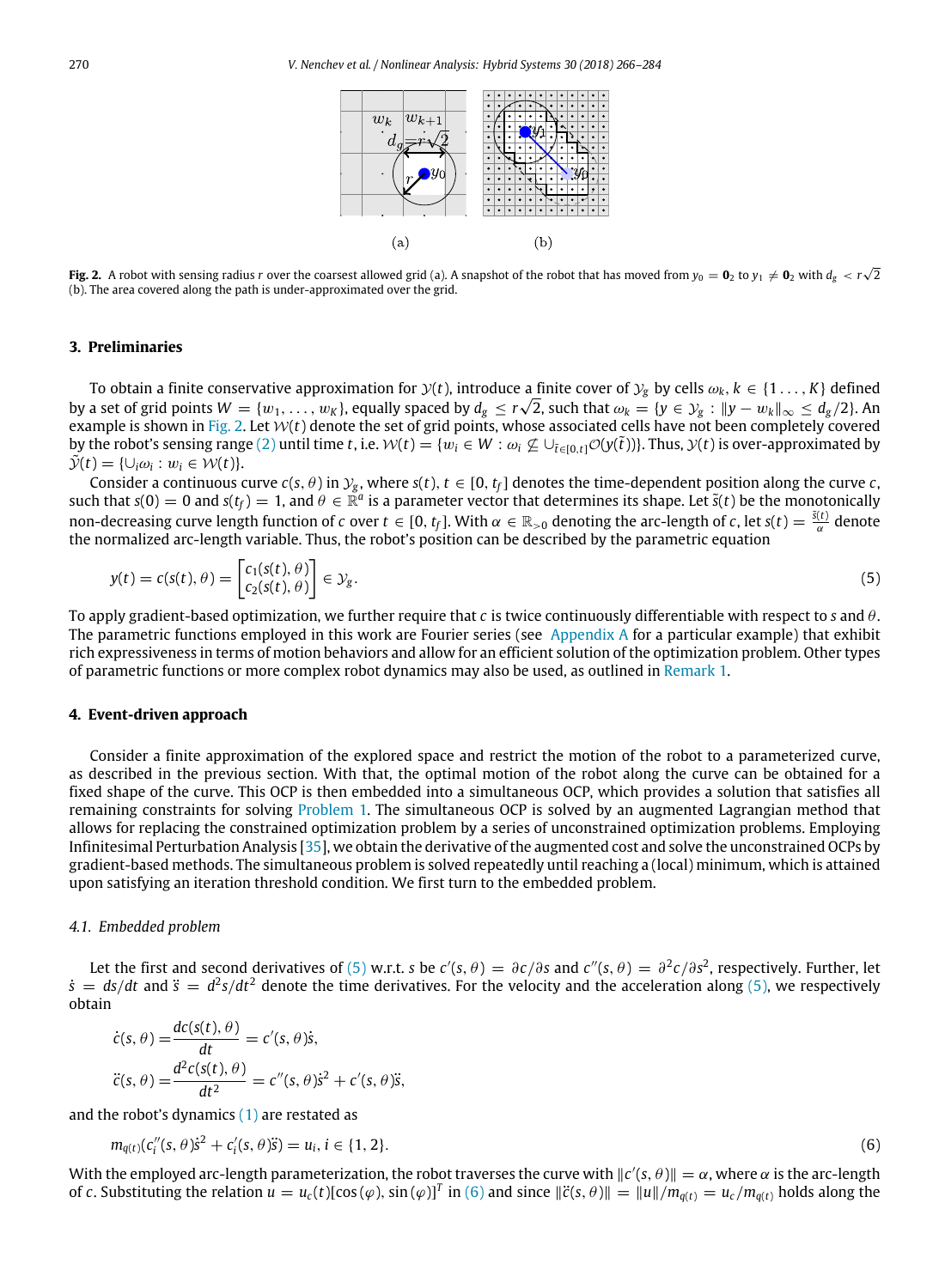curve, the dynamics of the robot [\(1](#page-2-1)) are equivalently restated by ([5](#page-4-3)) and the state  $\bar x=[\bar x_1,\bar x_2]^T=[s,\dot s]^T$  with dynamics

<span id="page-5-0"></span>
$$
\dot{\bar{x}}(t) = \bar{f}_q(\bar{x}(t), u_c(t), \theta)
$$
\n
$$
= \left[ \bar{x}_2 \sqrt{\frac{u_c^2(t)}{\alpha^2 m_{q(t)}^2} - \frac{\left(c_1''c_2' - c_1'c_2''\right)^2 \bar{x}_2^4}{\alpha^4} - \frac{\left(c_1''c_1' + c_2''c_2'\right)\bar{x}_2^2}{\alpha^2}} \right]^T.
$$
\n(7)

To simplify the analysis in the following, the necessary optimality conditions for  $u_c(t)$  are derived for

<span id="page-5-1"></span>
$$
\dot{\bar{x}}(t) \approx \begin{bmatrix} 0 & 1 \\ 0 & 0 \end{bmatrix} \bar{x}(t) + \frac{1}{\alpha m_{q(t)}} \begin{bmatrix} 0 \\ 1 \end{bmatrix} u_c(t), \tag{8}
$$

which represents an approximation of [\(7\)](#page-5-0) along smooth curves. Note that, for lines,  $c''_1=c''_2=0$  implies  $c''_1c'_2-c'_1c''_2=0$  and  $c''_1c'_1+c'_2c''_2=0$ , and ([8](#page-5-1)) describes the dynamics of the robot exactly. Since the sensor footprint ([2\)](#page-2-0) is typically much smaller  $2^{12}$ ,  $1^{12}2^2$   $-$  0, and (*b*) desenses the dynamics of the robot exactly), since the sensor rootprint (*2*) is typically indentially in the sensing range of the robot and assume that prior to their discovery all th objects are located on [\(5](#page-4-3)), i.e., ∀*l*, ∃ $s_l\in[0,1]$  with  $p^{(l)}=c(s_l,\theta).$  In what follows, we further assume that the simultaneous OCP (presented in the following section) provides an optimal parameter  $\theta^*$ , such that the robot moving along ([5\)](#page-4-3) with  $\theta^*$ plans to cover the remaining space  $\tilde{y}(t)$  as long as there are objects to be detected, and passes through object locations that have been discovered previously but have not been picked-up yet. We start the analysis assuming that there is only one undetected object, i.e.  $0 = \{o\}$ , with mass *m* located at an a priori unknown spot  $s_o \in [0, 1]$ .

# *4.1.1. Optimal control for one object*

The robot with dynamics [\(8\)](#page-5-1) starts at  $\bar{x}(0) = [0, 0]^T$ ,  $q(0) = (\emptyset, \emptyset, \emptyset)$  and  $m_{q(0)} = m_{\emptyset}$ . The optimal control  $u_c|_{[0, t_f]}$  solving [Problem](#page-3-1) [1](#page-3-1) is divided into three parts:  $u_c|_{[0,t_1)}$  denoting the control until detection,  $u_c|_{[t_1,t_2)}$  the control until pick-up and  $u_c|_{[t_2,t_f)}$  the control until drop-off. After the object is detected at time  $t_1$ , when the robot moves with velocity  $\bar{x}_2(t_1)\geq 0$ , it can be reached at time  $t_2$  with  $\bar{x}_2(t_2) = 0$  by employing a time-optimal bang–bang control switching at time  $\tilde{t}_1$  [\[2](#page-17-1)], i.e.,

$$
u_c(t) = \begin{cases} -1, & t \in [t_1, \tilde{t}_1), \\ 1, & t \in [\tilde{t}_1, t_2). \end{cases}
$$

Solving [\(8](#page-5-1)) with the above control and  $m_{q(0)} = m_{\emptyset}$ , and applying the boundary conditions for the object's pick-up  $\bar{x}_1(t_1) =$  $\bar{x}_1(t_2)$ ,  $\bar{x}_2(t_2) = 0$ , yields the optimal cost √

<span id="page-5-2"></span>
$$
(t_2 - t_1) = \underbrace{(1 + \sqrt{2})}_{c_g} \alpha m_g \bar{x}_2(t_1). \tag{9}
$$

Since the robot stops moving at *t*2, steering it back to the depot in a time-optimal manner is given by bang–bang control. Since the cost of this segment is independent of  $\bar{x}(t)$  for  $t \in [0,t_2)$ , it can be neglected for finding the optimal control  $u_c^*|_{[0,t_1)}$ . Thus, only the time until pick-up has to be considered, i.e.  $t_2 = t_1 + c_g \alpha m_\beta \bar{x}_2(t_1)$  obtained from [\(9](#page-5-2)) and we will skip the time interval subscript in the following.

In the worst case [\(Problem](#page-3-1) [1](#page-3-1).A), the object is located the furthest away from the initial point, i.e., at  $s_0 = 1$ . To allow for a pick-up, the corresponding position of the robot  $\bar{x}_1(t_2) = 1$  should be reached with zero velocity, i.e.  $\tilde{x}_2(t_2) = 0$ . Thus, the time-optimal worst-case control for the first segment is given by

$$
u_{c,w}^*(\bar{x}) = \begin{cases} 1, & \text{if } \bar{x}_1 \in [0, 0.5), \\ -1, & \text{if } \bar{x}_1 \in [0.5, 1]. \end{cases} \tag{10}
$$

In the probabilistic case ([Problem](#page-3-1) [1.](#page-3-1)B), the object's location *s<sup>o</sup>* is uniformly distributed over [0, 1]. To compute the corresponding optimal control  $u_{c,p}^*$  introduce an additional state for the time  $\tilde{x}_3=t$ , leading to an extended system state  $\tilde{x} = [\bar{x}^T t]^T$  with dynamics [\(8\)](#page-5-1) and  $\tilde{x}_3 = 1$ . The expected time for picking up the object is given by

$$
E\{t_2\} = E\{\tilde{\chi}_3(t_1) + c_g \alpha m_\beta \tilde{\chi}_2(t_1)\}
$$
  
= 
$$
\int_0^1 (\tilde{\chi}_3(t_1) + c_g m_\beta \alpha \tilde{\chi}_2(t_1)) ds_\rho.
$$

From the assumed sensor paradigm  $s_0 = x_1(t_1)$ , and substituting the relation  $d\tilde{x}_1(t_1) = \tilde{x}_2(t_1)dt_1$ , we obtain

$$
E\{t_2\} = \int_0^{\tilde{t}} (\tilde{x}_2 \tilde{x}_3 + c_g \alpha m_\theta \tilde{x}_2^2) dt_1,
$$

where the lower integral limit is obtained from the initial condition  $\tilde{x}(0) = [0, 0, 0]^T$ , and the upper integral limit from  $\tilde{x}_1(\tilde{t}) = 1$ . The corresponding control Hamiltonian is

<span id="page-5-3"></span>
$$
H(\tilde{x}, \lambda, u_{c,p}) = (\tilde{x}_2 \tilde{x}_3 + c_g \alpha m_\theta \tilde{x}_2^2) + \lambda^T(t) \left[ \tilde{x}_2 \quad \frac{u_{c,p}}{m_\theta \alpha} \quad 1 \right]^T,
$$
\n(11)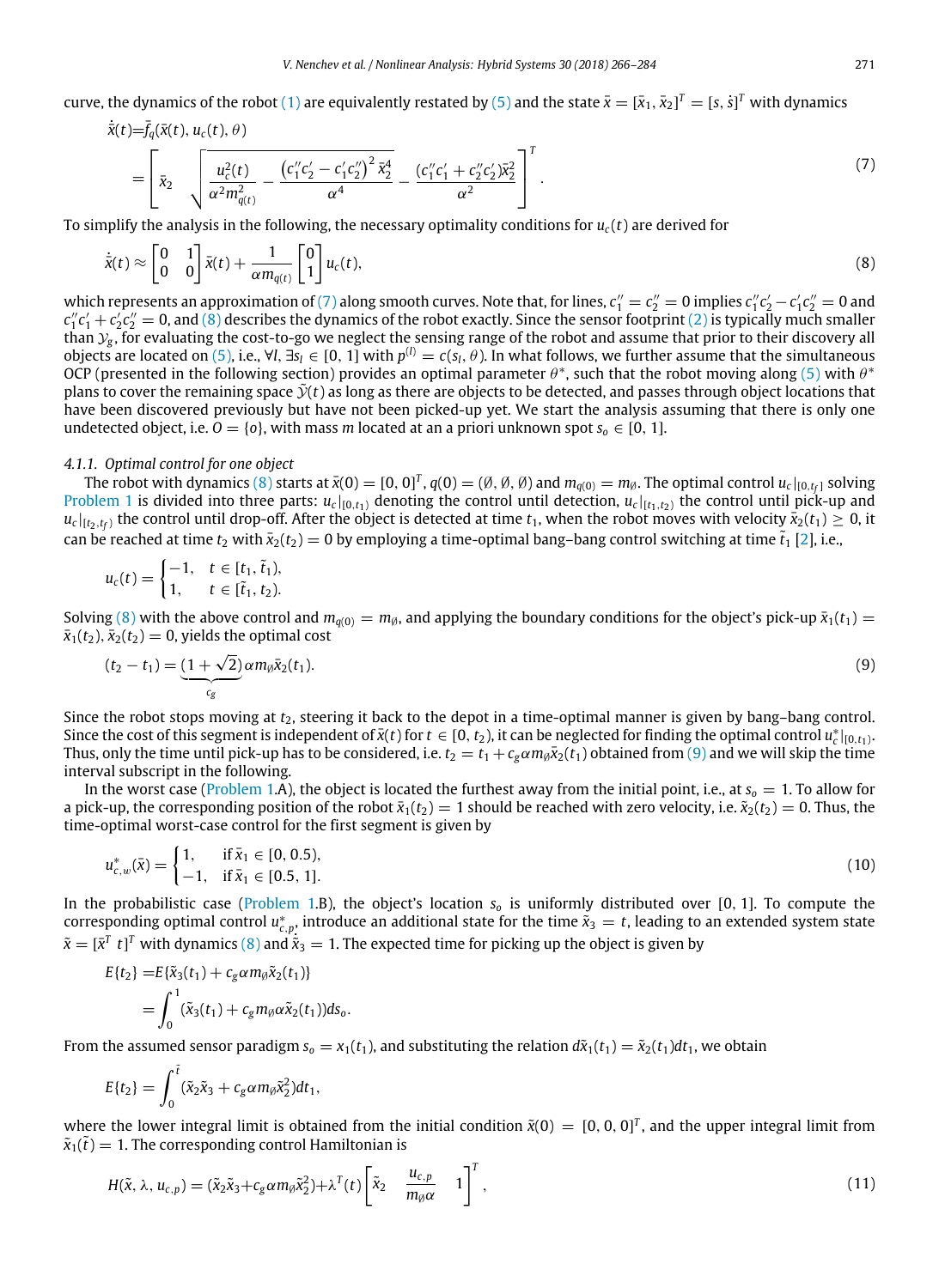

<span id="page-6-1"></span>**Fig. 3.** An exemplary scenario. The robot has moved from  $y_0 = \mathbf{0}_2$  to  $y_1 \neq \mathbf{0}_2$ , where it has detected object  $o_1$  denoted by  $\triangle$ . Object  $o_2$ , denoted by  $\blacklozenge$ , has not been discovered so far. Two possible motion plans for covering the remaining unexplored space are shown with dashed lines in (a) and (b), respectively. Both are followed by a pick up of *o*<sup>1</sup> and bringing *o*<sup>1</sup> back to the depot, depicted by a dotted line, which reflects that the robot is moving with a different mass in that segment. The generalized state trajectory (*s*, *<sup>s</sup>*˙)|[0,*t<sup>f</sup>* ] shown in (c) corresponds to the plan shown in (a), while (d) represents the generalized state trajectory of the plan in (b). The gray marking in *s* denotes parts of the robot's path that lie in not yet explored areas, where a detection event may occur. In (a),  $s_1$  stands for entering an unexplored region and  $s_2$  — for the end of the overall exploration. In (b),  $s_1$  denotes entering an unexplored region,  $s_2$  — entering an already explored region,  $s_3$  — entering an unexplored region, and  $s_4$  — the end of the overall exploration. Note that the end of the overall exploration also denotes the worst-case position of  $o_2$  with respect to the current plan.

with absolutely continuous costate dynamics

<span id="page-6-5"></span>
$$
\dot{\lambda}(t) = -\frac{\partial H}{\partial \tilde{x}} = -\begin{bmatrix} 0 & 2c_g \alpha m_\theta \tilde{x}_2 + \tilde{x}_3 + \lambda_1 & \tilde{x}_2 \end{bmatrix}^T.
$$
\n(12)

The boundary conditions at the free final time  $\tilde{t}$  are given by  $\tilde{x}_1(\tilde{t}) = 1$ ,  $\tilde{x}_2(\tilde{t}) = 0$  and  $\lambda_3(\tilde{t}) = 0$ . Thus, the probabilistic OCP has been transformed into a nonlinear constrained OCP. Applying Pontryagin's Minimum Principle, there exists an optimal state  $\tilde{x}^*$ , a control  $u_{c,p}^*$ , and a nontrivial costate  $\lambda^*$  trajectory, such that  $\forall t\in[0,\tilde{t})$ ,

<span id="page-6-3"></span><span id="page-6-2"></span>
$$
H(\tilde{x}^*, \lambda^*, u_{c,p}^*) \leq H(\tilde{x}^*(t), \lambda(t)^*, u_{c,p}(t)),
$$
\n(13)

leading to the following results.

**Theorem 1.** For the optimal control until detection at time  $\tilde{t}$ ,  $u^*_{c,p}(t) \in \left\{-1, -\frac{1}{2c_g}, 1\right\}$  holds for  $t \in [0, \tilde{t})$ .

<span id="page-6-4"></span>**Theorem 2.** *The optimal control until detection is given by*

<span id="page-6-0"></span>
$$
u_{c,p}^*(\tilde{x}) = \begin{cases} 1, & \text{if } \tilde{x}_1 \in [0, \frac{1}{3+2\sqrt{2}}), \\ -\frac{1}{2+2\sqrt{2}}, & \text{if } \tilde{x}_1 \in [\frac{1}{3+2\sqrt{2}}, 1]. \end{cases} \tag{14}
$$

The proofs can be found in [Appendix B.](#page-15-0)

#### *4.1.2. Control for multiple objects*

For multi-object setups, we propose an approach to obtain the control analogously to the single-object case. While the worst-case optimal control is built from a finite sequence of bang–bang control segments, a computationally tractable scheme for the probabilistic control is derived as follows. Recall the robot moving in the position space shown in [Fig.](#page-4-2) [2\(](#page-4-2)b) and consider a scenario with two objects. Like in the single-object case, the robot starts moving in the discrete state  $q = (\emptyset, \emptyset, \emptyset)$ . The possible discrete event strings until the robot comes to a halt for the first time consist of detecting an object followed by its immediate pick-up, i.e. δ*i*π*<sup>i</sup>* , or detecting both objects and stopping at one of the two objects' positions, i.e. δ*i*δ*j*π*k*, *i*, *k*, *j* ∈ {1, 2}, *i*  $\neq$  *j* (see [Fig.](#page-3-0) [1\)](#page-3-0). For both cases, we employ the control ([14](#page-6-0)) for the time interval up to the detection of the first object, although for more than one object this policy may not be optimal. Now assume that object *o*<sup>1</sup> has just been detected. This triggers a re-planning resulting in a new policy that takes into account the acquired information since the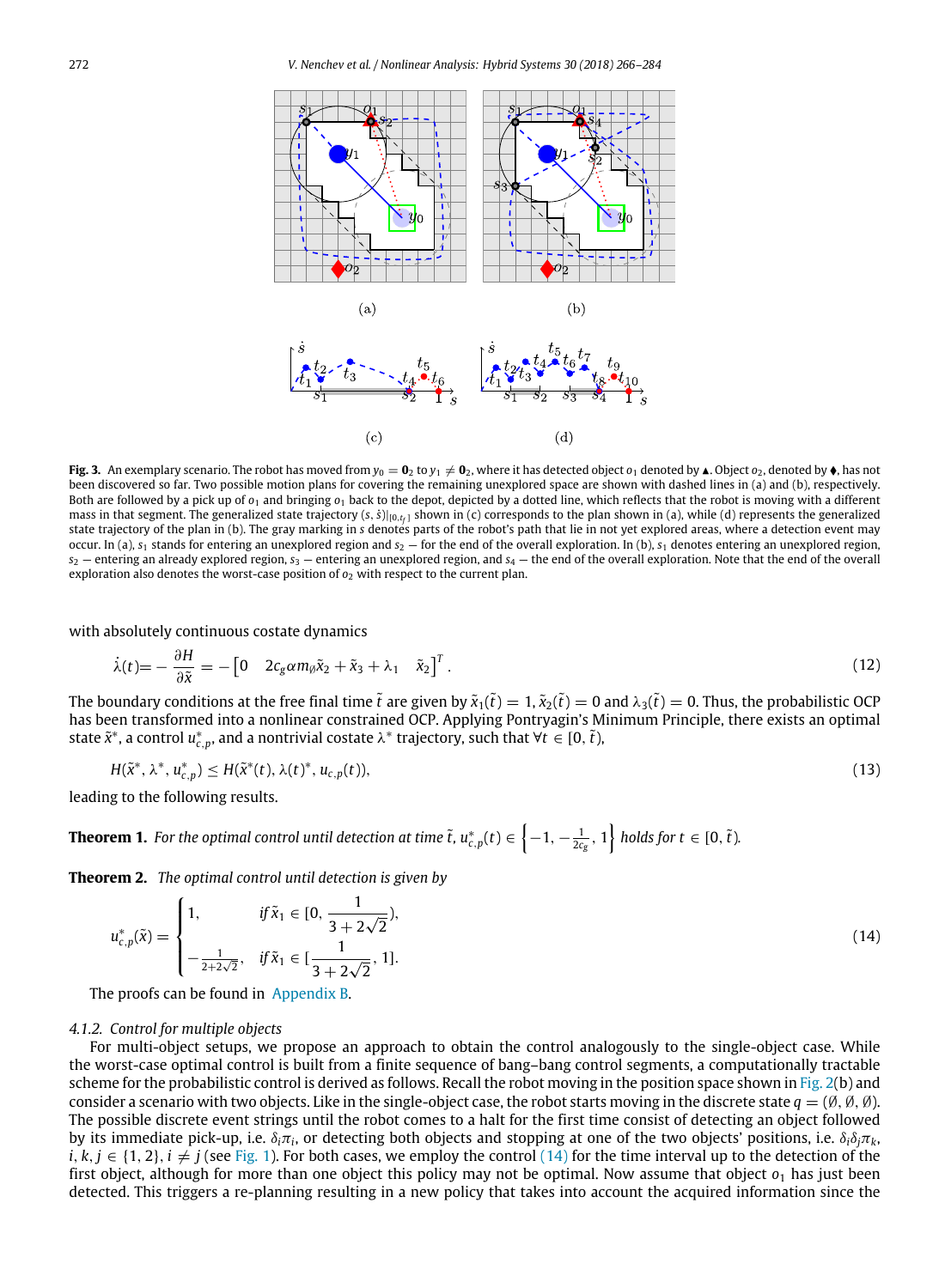last re-planning. [Fig.](#page-6-1) [3](#page-6-1)(a) and [3\(](#page-6-1)b) show two possible outcomes of the overall optimization scheme that provide complete exploration of  $\tilde{\vec{y}}(t)$ , allow for picking up  $o_1$  and end at the depot. The trajectories  $\bar{x}^*$  resulting from the probabilistic control are shown in [Fig.](#page-6-1) [3\(](#page-6-1)c) and [3](#page-6-1)(d), respectively. The particular control can be derived using the corresponding boundary and continuity conditions, as shown in [Appendix C](#page-15-1). The analysis for these two cases can be easily generalized to obtain the approximate probabilistic control for an arbitrary finite number of unexplored segments in the interval [0, 1].

Moving on to a scenario with more than two objects, the controls along the curve can be obtained by following a similar line of argumentation — both the worst-case and the probabilistic controls consist of a finite sequence of appropriate bang– bang control segments. For that, consider the set of discrete state strings starting at the current state  $q = q(t)$  and ending at the final state *q<sup>f</sup>* , while neglecting all objects that have not been discovered so far, i.e.

<span id="page-7-5"></span>
$$
\Sigma_q := \{ \sigma = q^0 q^1 \dots q^d : (q^{i-1}, q^i) \in (\Pi \cup \Psi), q_1^{i-1} \subseteq \tilde{q}^{i-1}, q_1^i \subseteq \tilde{q}^i, i \in \{1, \dots, d\}, q^d = q_f, q^0 = q \},
$$
\n(15)

where  $\tilde{q}^i$ = $q_3^i\setminus (q_1^i\cup q_2^i)$  denotes objects that have been detected, but have not been picked up or dropped at the depot yet. For a given  $\theta$  and with  $t = t_0$ , the curve [\(5](#page-4-3)) yields a discrete state string  $\sigma \in \Sigma_q$  that is traversed in time

<span id="page-7-1"></span>
$$
J_1 = \sum_{i=1}^d (t_i - t_{i-1}) = \sum_{i=1}^d \int_{\bar{x}_1(t_{i-1})}^{\bar{x}_1(t_i)} \frac{1}{\bar{x}_2} d\bar{x}_1.
$$
\n(16)

Since minimizing ([16\)](#page-7-1) over the free parameters of the proposed policy, i.e. the switching times, can be decoupled at pick-up and drop-off instants, we solve *d* − 1 Two-Point Boundary Value Problems (TPBVP's)

<span id="page-7-2"></span>
$$
\bar{x}^*|_{[t_{i-1},t_i]} = \arg\min_{\bar{x}_1|_{[t_{i-1},t_i]}} \int_{\bar{x}_1(t_{i-1})}^{\bar{x}_1(t_i)} \frac{1}{\bar{x}_2} d\bar{x}_1,
$$
\n
$$
\text{s.t.} \ (7), \bar{x}_2(t_{i-1}) = \bar{x}_2(t_i) = 0,
$$
\n
$$
(17)
$$

using the corresponding control trajectory  $u_c$  for the worst-case or the probabilistic problem. A segment  $\bar{x}^*|_{[t_{i-1},t_i]}$  of  $\bar{x}^* = (\bar{x}^*|_{[t_0,t_1]},\ldots,\bar{x}^*|_{[t_{d-1},t_d]})$  is obtained by solving an initial value problem backward and forward in time, and choosing the minimal velocity  $\bar{x}_2$  along the curve. Clearly, once all objects are detected, both versions (A) and (B) of [Problem](#page-3-1) [1](#page-3-1) become deterministic and can be easily solved.

<span id="page-7-0"></span>**Remark 1.** The TPBVP ([17](#page-7-2)) can be extended for general convex input constraints or nonlinear robot dynamics, as shown in [[38](#page-18-5)]. If the curve is not continuously differentiable, an approximation can be obtained by a finite number of spline segments.

#### *4.2. Simultaneous optimization*

The solution of the simultaneous optimization problem yields a curve ([5\)](#page-4-3) that can be traversed optimally according to the policy outlined above, while providing complete exploration of the remaining space  $\tilde{y}(t)$ , passing through all positions of objects that have been discovered but have not been picked up yet and ending at the depot. Let these constraints be captured by the mapping  $h:\mathcal{Z}\times\mathbb{R}^a\to\mathbb{R}^b$ , where  $h(\zeta,\theta)=\mathbf{0}_b$ , if the constraints are satisfied, and  $h(\zeta,\theta)\ne\mathbf{0}_b$ , else. With  $(16)$  and ([17\)](#page-7-2), we solve the embedded OCP for a fixed  $\theta$ , thus, obtaining the corresponding optimal execution  $\zeta$  along the particular curve. The remaining task for the simultaneous OCP is to find the parameter vector for the curve with corresponding optimal execution that satisfies the aforementioned constraints. The corresponding bi-level optimization formulation at time *t* reads

<span id="page-7-4"></span>
$$
(t_f - t)^* = \min_{\theta, \zeta \in \mathcal{Z}} J_1(\zeta, \theta)
$$
  
s.t.  $\zeta \in \arg\min_{\bar{\zeta} \in \mathcal{Z}} \{J_1(\bar{\zeta}, \theta)\},$   

$$
h(\zeta, \theta) = \mathbf{0}_b.
$$
 (18)

Leveraging ideas from [\[32,](#page-17-31)[39](#page-18-6)], let  $J_2:\mathcal Z\times\mathbb R^a\to\mathbb R^b$  be a twice continuously differentiable version of the mapping  $h$  that captures the constraints of the simultaneous OCP, such that  $J_2(\zeta, \theta) = \mathbf{0}_b$ , if  $h(\zeta, \theta) = \mathbf{0}_b$ , and  $J_2(\zeta, \theta) > \mathbf{0}_b$ , else. We will now introduce the individual constraints of the optimization problem.

To guarantee that all objects are detected eventually, the robot has to observe every  $w_{i_k} \in \mathcal{W}(t) \subset W, i_k \in \{1, \ldots, K\}$ when it moves along the curve. For every  $w_{i_k}$ , we define a function  $d_k(\bar x,\theta)$ , such that  $d_k(\bar x,\theta)=0$ , if  $w_k$  is within the sensing range [\(2](#page-2-0)) of the robot with position  $y(t) = c(\bar{x}_1, \theta)$ , and  $d_k(\bar{x}, \theta) > 0$ , otherwise. The choice of  $d_k(\bar{x}, \theta)$  is not unique. In particular, we employ

<span id="page-7-3"></span>
$$
d_k(\bar{x}, \theta) = \begin{cases} 1 - \exp(-(D_k(\bar{x}_1, \theta) - r)^2), & \text{if } D_k(\bar{x}, \theta) > r, \\ 0, & \text{else,} \end{cases}
$$
(19)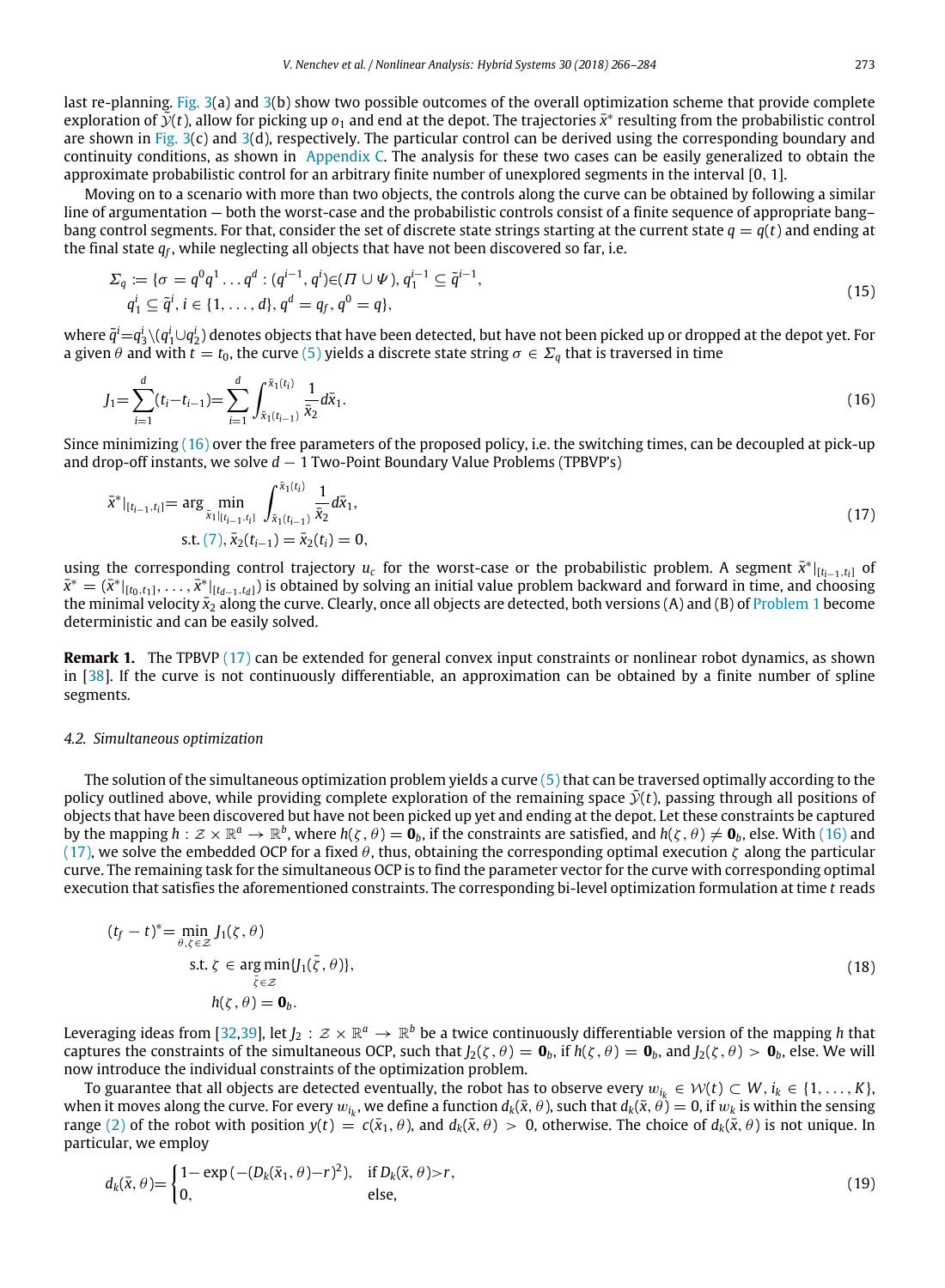where  $D_k(\bar{x}, \theta) = ||c(\bar{x}_1, \theta) - w_k||$ . This leads to the constraint vector  $\mathcal{D}_{\mathcal{W}} = [\min_{\bar{x}_1 \in [0, 1]} d_1(\bar{x}, \theta), \dots, \min_{\bar{x}_1 \in [0, 1]} d_{\bar{k}}(\bar{x}, \theta)],$  $\tilde{K} = |W(t)|$ , which is required to be equal to  $\mathbf{0}_{1,\tilde{K}}$ , as every  $w_{i_k} \in W(t)$  has to be seen along the curve.

Let  $\tilde{q} = q_3 \setminus (q_1 \cup q_2)$  denote all objects that have been detected, but have not been picked up or dropped at the depot yet. To solve the task, all objects  $o_{i_l} \in \tilde{q}, i_l \in \{1, \ldots, \tilde{L}\}, \tilde{L} = |\tilde{q}|$ , have to be eventually picked up, while the robot moves along the curve. Thus, in the simultaneous OCP we have to guarantee that the curve passes through all corresponding positions *p* (*i l* ) . This requirement is captured by

$$
\tilde{d}_l(\bar{x},\theta)\begin{cases}=0, & \text{if }p^{(i_l)}=c(\bar{x}_1,\theta),\\>0, & \text{else.}\end{cases}
$$

Note that the choice of  $\tilde{d}_l$  is not unique. In this work, we employ  $\tilde{d}_l(\bar{x},\theta)=1-\exp{(-\|c(\bar{x}_1,\theta)-p^{(i_l)}\|^2)}.$  This leads to the constraint vector  $\mathcal{D}_{q_3\setminus (q_2\cup q_1)} = [\min_{\bar{x}_1\in [0,1]}\tilde{d}_1(\bar{x},\theta),\ldots,\min_{\bar{x}_1\in [0,1]}\tilde{d}_{\tilde{l}}(\bar{x},\theta)]$  that has to be equal to  $\mathbf{0}_{1,\tilde{l}}$ , such that every  $p^{(i_i)}$ is visited at some point along the curve. Note that the constraint that the robot performs a pick-up with zero velocity is taken care of by the embedded OCP.

Further, upon a detection and, consequently, a re-computation, the robot is required to continue its motion in a smooth manner, despite changing from a curve characterized by the previous parameter  $\hat\theta^-$  at  $\bar x^-=\bar x(t)$ , to a curve characterized by the current parameter  $\theta$  at  $\bar{x} = [0, \bar{x}_2^-]^T$ . Hence, introduce a function

$$
d_0^y(\bar{x}^-,\theta^-,\bar{x},\theta)\begin{cases}=0, & \text{if }c(\bar{x}_1^-,\theta^-)=c(\bar{x}_1,\theta),\\>0, & \text{else}\end{cases}
$$

for the position and, analogously, a function  $d_0^v(\bar{x}^-,\theta^-,\bar{x},\theta)$  for the velocity. Note that both  $d_0^y$  and  $d_0^v$  are not unique. In particular, we employ

$$
d_0^y(\bar{x}^-,\theta^-,\bar{x},\theta) = 1 - \exp(-\|c(\bar{x}_1^-,\theta^-) - c(\bar{x}_1,\theta)\|^2),
$$
  

$$
d_0^v(\bar{x}^-,\theta^-,\bar{x},\theta) = 1 - \exp(-\|c'(\bar{x}_1^-,\theta^-) - c'(\bar{x}_1^-,\theta)\|^2).
$$

In addition, to guarantee feasibility of the ODE, the discriminant in Eq. ([7](#page-5-0)) has to be greater than or equal to 0, which can be captured by an expression similar to Eq. ([19\)](#page-7-3). Finally, the robot is required to return to the depot in order to drop all objects. Since the requirement that the drop-off is performed with zero velocity is taken care of by the low-level OCP, in the high-level OCP we have to guarantee that the curve ends at the depot. Thus, introduce the function  $d(\theta)$ , such that  $d(\theta) = 0$ , if  $c(1,\theta) = y_d$ , and  $d(1,\theta) > 0$ , otherwise. In particular, we use  $d(\theta) = 1 - \exp(-\|c(1,\theta) - y_d\|^2)$ . Note that the choice of  $d(\theta)$  is not unique. This leads to the constraint vector

$$
\mathcal{D}_{0,f} = \begin{cases} [d_0^y, d_0^v, d], & \text{if } \bar{x}_2^2 \neq 0, \\ [d_0^y, d], & \text{else,} \end{cases}
$$

which is required to be zero. Once all objects are discovered, exploration is no longer necessary and  $\mathcal{D}_W$  are neglected. Thus, the overall constraints are

<span id="page-8-0"></span>
$$
J_2(\zeta, \theta) = \begin{cases} [\mathcal{D}_{\mathcal{W}}, \mathcal{D}_{q_3 \setminus (q_2 \cup q_1)}, \mathcal{D}_{0,f}]^T, & \text{if } q_3(t) \neq 0, \\ [\mathcal{D}_{q_3 \setminus (q_2 \cup q_1)}, \mathcal{D}_{0,f}]^T, & \text{else.} \end{cases}
$$
(20)

The constrained optimization problem  $(18)$  is approximately solved with  $(20)$  $(20)$  by the augmented Lagrangian method [[40](#page-18-7)], yielding the iterative unconstrained optimization problem

<span id="page-8-1"></span>
$$
(\theta_z^*, \zeta_z^*) = \arg\min_{\theta, \zeta} \hat{J} = J_1 + \frac{\mu_z}{2} J_2^T J_2 + \bar{\lambda}_z^T J_2,\tag{21}
$$

where  $\mu_z\,\in\,\mathbb{R}_{>0}$  is an optimization tuning variable that increases with each iteration and  $\bar\lambda_z\,\in\,\mathbb{R}^b$  is an estimate of the Lagrangian multiplier, updated by

$$
\bar{\lambda}_{z+1} = \bar{\lambda}_z + \mu_z J_2(\zeta_z^*, \theta_z^*)
$$
 for every iteration  $z = 0, 1, 2, ...$  (22)

Since ([20](#page-8-0))is twice continuously differentiable w.r.t. *s* and θ, the unconstrained optimization problem ([21](#page-8-1)) can be solved by gradient-based optimization. Taking into account the dynamics of the hybrid automaton  $\cal H$  and substituting  $\alpha=\|c'(\bar x_1,\theta)\|$ for the employed arc-length parameterization, the gradient of  $(21)$  (omitting function arguments) is given by

<span id="page-8-3"></span><span id="page-8-2"></span>
$$
\nabla_{\theta}\hat{j} = \sum_{n=1}^{N} \nabla_{\theta} \int_{t_{n-1}}^{t_n} dt + \sum_{\beta=1}^{b} (\mu_z J_{2,\beta} + \bar{\lambda}_{z,\beta}) \nabla_{\theta} J_{2,\beta} \n= \sum_{n=1}^{N} \nabla_{\theta} \int_{t_{n-1}}^{t_n} \frac{\|c'\|}{\alpha} dt + \sum_{\beta=1}^{b} (\mu_z J_{2,\beta} + \bar{\lambda}_{z,\beta}) \nabla_{\theta} J_{2,\beta}.
$$
\n(23)

Observing that  $\bar{x}_1$  depends on  $\theta$  through [\(7](#page-5-0)), we employ Infinitesimal Perturbation Analysis (IPA) [\[35\]](#page-18-2) to obtain the gradient  $\nabla_{\theta} \int_{t_{n-1}}^{t_n}$ ∥*c* ′∥  $\frac{c'|}{\alpha}$ dt (and, thus,  $\nabla_\theta \hat{j}$ ). Over an interval  $\tau_n=[t_{n-1},t_n),$   $n=1,\ldots,N,$  the evolution of  $\bar{x}$  is described by the vector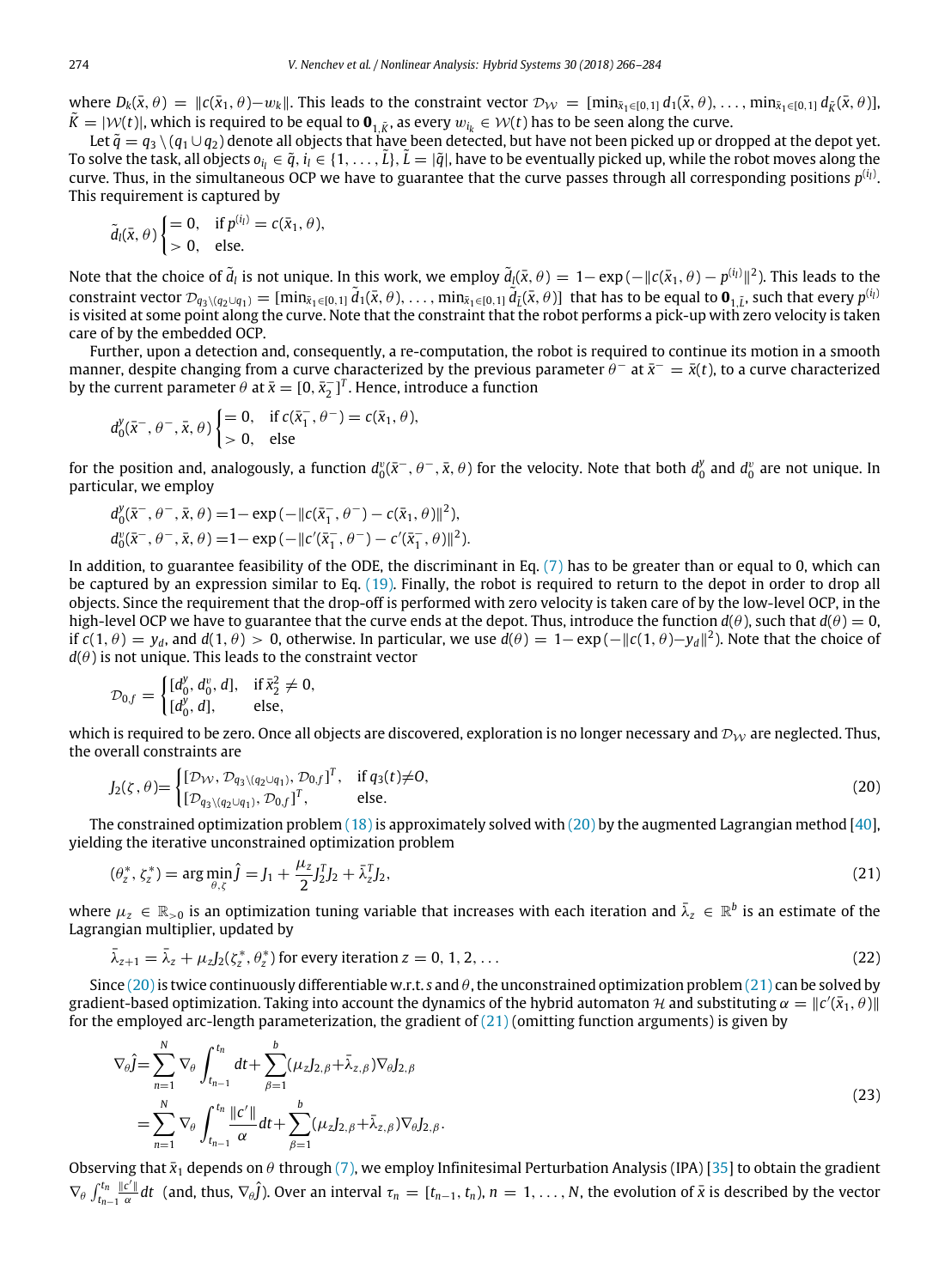field  $\bar{f}_{n-1}(t, \bar{x}, \theta)$  (with a slight abuse of notation). For  $t \in [t_{n-1}, t_n)$ ,

<span id="page-9-1"></span>
$$
\frac{d}{dt}\nabla_{\theta}\bar{x}(t,\theta) = \frac{\partial \bar{f}_{n-1}(t,\bar{x},\theta)}{\partial \bar{x}}\nabla_{\theta}\bar{x}(t,\theta) + \nabla_{\theta}\bar{f}_{n-1}(t,\bar{x},\theta)
$$
\n(24)

holds with the boundary condition

<span id="page-9-0"></span>
$$
\nabla_{\theta}\bar{x}(t_{n-1}^{+},\theta) = \nabla_{\theta}\bar{x}(t_{n-1}^{-},\theta) + \left[\bar{f}_{n-2}(t_{n-1}^{-},\bar{x},\theta) - \bar{f}_{n-1}(t_{n-1}^{+},\bar{x},\theta)\right]\nabla_{\theta}t_{n-1}(\theta).
$$
\n(25)

Thus, we obtain

<span id="page-9-2"></span>
$$
\nabla_{\theta}\bar{\mathbf{x}}(t,\theta) = \nabla_{\theta}\bar{\mathbf{x}}(t_{n-1}^+,\theta) + \int_{t_{n-1}}^t \frac{d}{dt}\nabla_{\theta}\bar{\mathbf{x}}(t,\theta)dt.
$$
\n(26)

Since  $\bar{f}_{1,n-2}(t_{n-1}^-, \bar{x}, \theta) = \bar{f}_{1,n-1}(t_{n-1}^+, \bar{x}, \theta)$ , from ([25](#page-9-0)) we assert  $\nabla_{\theta} \bar{x}_1(t_{n-1}^+, \theta) = \nabla_{\theta} \bar{x}_1(t_{n-1}^-, \theta)$ . Using [\(24\)](#page-9-1) with  $\frac{\partial \bar{f}_{1,n-1}(t, \bar{x}, \theta)}{\partial \bar{x}_1} = 0$ and  $\nabla_\theta \bar{f}_{1,n-1}(t,\bar{x},\theta) = 0$  and [\(26\)](#page-9-2), the gradient ([23](#page-8-2)) (omitting function arguments) is obtained by

<span id="page-9-3"></span>
$$
\nabla_{\theta}\hat{j} = \sum_{i=1}^{d} \int_{t_{i-1}}^{t_i} \nabla_{\theta} \frac{\|\mathbf{c}'(\bar{\mathbf{x}}_1, \theta)\|}{\alpha} dt + \sum_{\beta=1}^{b} (\mu_z J_{2,\beta} + \bar{\lambda}_{z,\beta}) \nabla_{\theta} J_{2,\beta}.
$$
\n(27)

The partial derivatives of  $(19)$  $(19)$  $(19)$  w.r.t. *s* or  $\theta$  (omitting function arguments) are obtained by

<span id="page-9-4"></span>
$$
\nabla_{(.)} d_k = \begin{cases} 2(D_k - r) \exp(-(D_k - r)^2) \frac{\partial D_k}{\partial(.)}, & \text{if } D_k > r, \\ 0, & \text{else,} \end{cases}
$$
 (28)

where  $\frac{\partial D_k}{\partial(.)} = \frac{1}{D_k} \left( (c_1 - w_{1,k}) \nabla_{(.)} c_1 + (c_2 - w_{2,k}) \nabla_{(.)} c_2 \right)$ . The corresponding derivatives of  $\tilde{d}_l$  and *d* are obtained analogously. The required partial derivatives for Fourier series are shown in [Appendix A](#page-13-0). Then, to compute ([27](#page-9-3)), we obtain the optimal solutions of the internal OCPs of the constraints  $\mathcal{D}_{\mathcal{W}}$  by a gradient-based algorithm, i.e.,

<span id="page-9-5"></span>
$$
s_{z+1} = s_z - \eta_z \left. \frac{\partial d_k(s_z, \theta)}{\partial s} \right|_{s \in [0,1]}, \tag{29}
$$

where { $\eta_z$ }, *z* = 0, 1, 2 . . . is an appropriate step size sequence,  $\frac{\partial d_k}{\partial s}\Big|_{s\in[0,1]}$  is the gradient projected onto the feasible interval *s* ∈ [0, 1] and the algorithm terminates when  $\left| \frac{\partial d_k}{\partial s} \right|_{s \in [0,1]}$ ocPs of the constraints  $\mathcal{D}_{q_3\setminus (q_1\cup q_2)}$ , yielding the value of *J*<sub>2</sub>. Then,  $\nabla_{\theta}$ *J*<sub>2</sub> is computed by ([28](#page-9-4)) for the (local) optima acquired by (28)  $\vert < \epsilon$  (for a given threshold  $\epsilon$ ). Analogously, we solve the internal<br>Then  $\nabla l$  is computed by (28) for the (local) optima acquired by solving [\(29\)](#page-9-5) for the corresponding constraints.

As the considered setup is static, the gradient obtained through IPA is a trivially unbiased estimate of the gradient of the cost for Problem B. Thus, the optimal parameter vector  $\theta^*$  is obtained with a gradient-based algorithm, i.e.,

<span id="page-9-6"></span>
$$
\theta_{z+1} = \theta_z - \eta_z \nabla_{\theta} \hat{J}(\bar{x}^*, \theta_z) \Big|_{\mathcal{Y}_{g}} \tag{30}
$$

where  $\{\eta_z\}$ ,  $z = 0, 1, 2, \ldots$  is a properly selected step-size sequence and the gradient is projected onto the feasible position space  $y_g$ . The algorithm terminates when  $|\nabla_\theta \hat{J}(\bar{x}^*,\theta_z)|_{y_g}|<\epsilon$  for a pre-specified threshold  $\epsilon$ . Note that the OCPs [\(29\)](#page-9-5) are non-convex, the solution of  $(21)$  $(21)$  $(21)$  acquired by  $(30)$  will, in general, be only locally optimal.

The overall event-driven solution is summarized in Alg. [1](#page-10-1). Upon a detection of an object, as long as the current solution violates the constraints, [\(17\)](#page-7-2) and ([30\)](#page-9-6) are solved iteratively, where  $\mu_{\rm z}$  increases with each iteration, thus increasing the importance of  $J_2$  over  $J_1$  in the optimization.

**Remark 2.** Under the presence of an obstacle obs with a priori unknown size and location, the obstacle is approximated by all  $w_k$  of the discretization of  $\mathcal{Y}_g$  that have been covered by the sensor until time *t* and belong to the obstacle region, i.e. all  $w_k \in \cup_{\tilde{t} \in [0,t]} \mathcal{O}(y(\tilde{t})) \wedge w_k \in \text{obs.}$  Then,  $J_2$  is augmented by a term that is only active in the surroundings  $d_s = d_g/\sqrt{2}$  of the corresponding  $w_k$ ,  $k \in \{1, \ldots, \tilde{K}\}$ , and is continuously differentiable w.r.t. *s* or  $\theta$ , e.g.,

$$
J_0 = \sum_{k=1}^{\tilde{K}} \max\{0, 1 - (D_k/d_s)^2\}^2.
$$
 (31)

With the partial derivative

$$
\nabla_{\left(\cdot\right)}J_o=-\frac{4}{d_s^2}\sum_{k=1}^{\tilde{K}}\left[\frac{\partial D_k}{\partial(\cdot)}\max\{0,\,1-\frac{D_k^2}{d_s^2}\}\right],
$$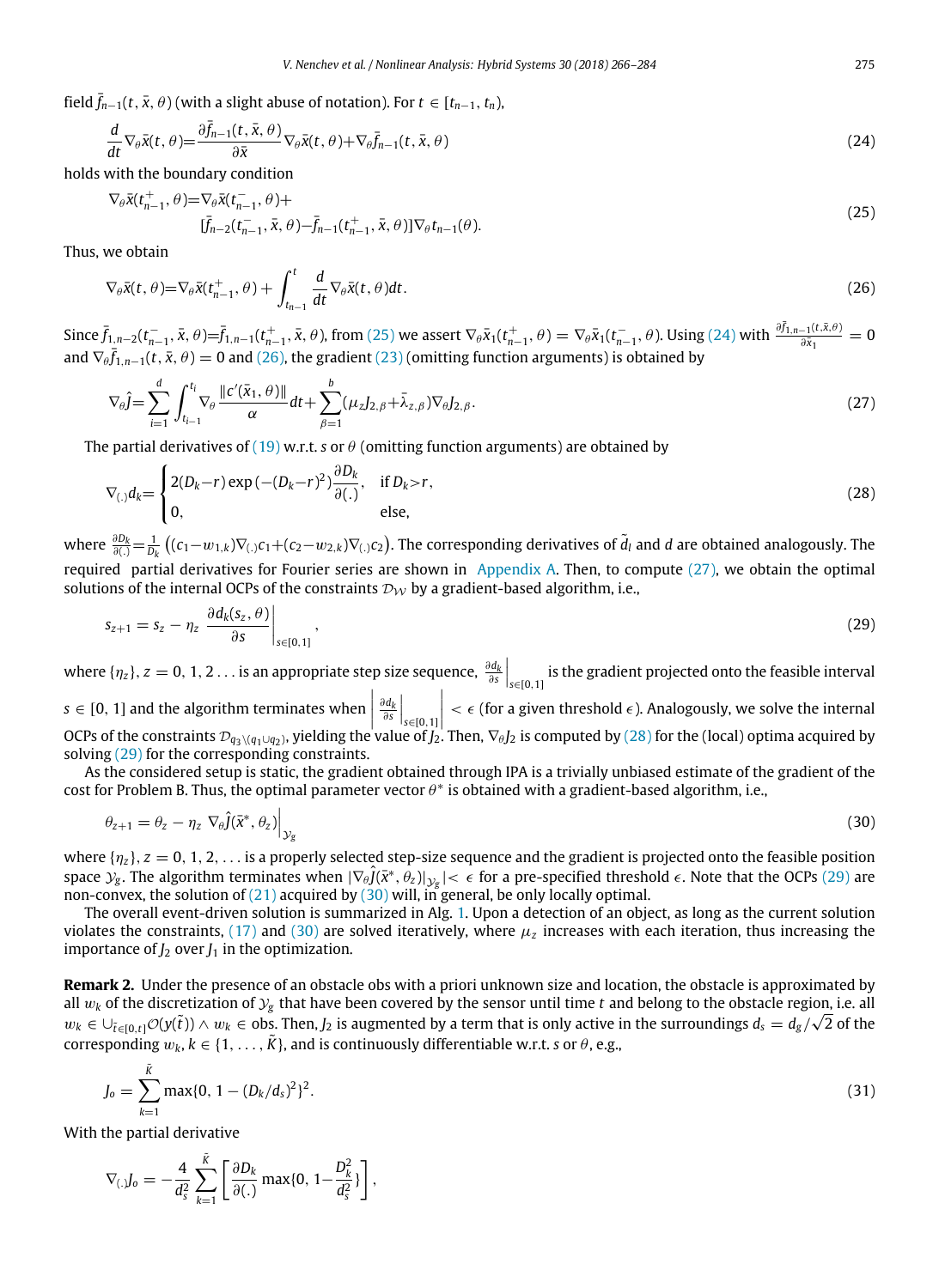# <span id="page-10-1"></span>**Algorithm 1:** Event-driven receding horizon control.

**Input:** Robot dynamics described by the hybrid automaton H with Init =  $(q(t), (\bar{x}(t), \mathcal{W}(t)))$ ; curve  $y(t) = c(\bar{x}_1, \theta)$  with initial parameter vector  $\theta$ ; optimization parameters  $0 < \epsilon \ll 1$ ,  $\nu > 1$ 

**Output:** The optimal control  $u|_{[t,t_f]}^*$ 1: Set  $\mu_1 = 1$  and  $\bar{\lambda}_1 = \mathbf{0}_b$ . 2: **while**  $J_2(\bar{x}^*, \theta) > \epsilon \mathbf{1}_b$  **do** 3: **repeat** 4: Compute  $u^*(\bar{x}^*)$  through [\(17](#page-7-2)) and  $J_2$  and  $\nabla_{\theta}J_2$  through [\(29\)](#page-9-5) for  $\theta$  for the worst-case or the probabilistic case. 5: Compute  $\hat{j}$  and  $\nabla_{\theta} \hat{j}|_{\mathcal{Y}_{g}}$  with  $\mu_{z}$ , and update  $\theta$  through ([30](#page-9-6)) and  $\bar{\lambda}_{z}$  through [\(22\)](#page-8-3). 6: **until**  $|\nabla_{\theta}\hat{j}|_{\mathcal{Y}_{g}}| < \epsilon$ 7: Set  $\mu_{z+1} = \nu \mu_z$ . 8: **end while**

9: **return**  $u|_{[t,t_f]}^* = u^*(\bar{x}^*)$ 

the (local) minimum of *J*<sub>0</sub><sup>\*</sup> is acquired by solving an OCP of the form ([29](#page-9-5)), and the corresponding  $\nabla_{\theta}J_o$  is used to solve ([30\)](#page-9-6). Note that  $J_0 = 0$  and  $\nabla_{\theta} J_0 = \mathbf{0}_a$ , if the curve does not intersect the obstacle. Alg. [1](#page-10-1) remains unchanged. In general, the non-convexity of the optimization space increases with a growing number of obstacles, which may deteriorate the quality of the local minima obtained by Alg. [1.](#page-10-1) In general, in environments with high obstacle densities, one should choose parameterizations with a higher degree of freedom (i.e. larger  $\Gamma_1$  and  $\Gamma_2$  if using Fourier series) to allow for effective obstacle avoidance.

Under the assumption that a solution of the high-level problem exists and, since the approximation of the equality constraints is sufficiently smooth and all involved functions are continuously differentiable w.r.t. the optimization variables in the approximate formulation, Alg. [1](#page-10-1) converges to a locally optimal solution  $[41,42]$  $[41,42]$  $[41,42]$ . In the numerical example presented in (Section [6](#page-11-0)), the algorithm typically terminated within a small number of iterations also for numerous variations of the setup. The explicit rate of convergence will be the subject of future work. The interested reader is referred to  $[41]$  $[41]$  $[41]$  for an in-depth discussion on the properties of the employed optimization method. Further, to obtain a better local solution, a Stochastic Comparison Algorithm (SCA) [[43](#page-18-10)] was employed, i.e. multiple optimizations with different (quasi-)random initial conditions were run in parallel and the solution that yielded the lowest cost was chosen.

## **5. Alternative heuristic approaches**

<span id="page-10-0"></span>This section introduces two heuristic event-driven policies for solving [Problem](#page-3-1) [1.](#page-3-1) For both approaches, let the exploratory motion of the robot be parameterized by a curve ([5](#page-4-3)), where  $\theta$  is fixed and assume that the robot with sensor footprint ([2](#page-2-0)) covers  $\mathcal{Y}_g$  completely for  $s \in [0, 1]$ , i.e.  $\cup_{s \in [0, 1]} \mathcal{O}(c(s, \theta)) \supseteq \mathcal{Y}_g$ .

# *5.1. Complete exploration followed by pick-up and drop-off*

A simple approach for [Problem](#page-3-1) [1](#page-3-1) is to explore the environment until all objects are discovered, followed by an optimal pick-up and drop-off of all objects. The corresponding bimodal policy can be captured by the automaton depicted in [Fig.](#page-11-1) [4](#page-11-1)(a). The set  $\Delta_e$  contains detection events before the last object is detected, i.e.  $\Delta_e=\{(q,q')\in\Delta:q'_3\neq 0\}$ , and  $\Delta_f=\Delta\setminus\Delta_e$  are all other detection events. In exploration mode, the robot is simply following the curve that provides a complete cover of  $y_g$ , until the occurrence of a detection event  $\delta\in\varDelta_f$  at time  $t'\in(0,t_f]$ , which implies that the last object was found and triggers a transition to pick-up and drop-off mode. Since all objects have been detected prior to *t* ′ , the remaining cost denotes the minimum time for a sequence of pick-ups and drop-offs necessary for completing the overall task. Consider the set of all corresponding strings  $\bar{\Sigma_q}$  from  $q=q(t')$  to  $q_f$  as defined in [\(15](#page-7-5)). Minimizing the cost  $J_\sigma$  of  $\sigma\in \bar{\Sigma_q}$  can be decoupled in terms of the input  $u|_{[t',t_f]}$  at every pick-up and drop-off time instant  $t_{i-1}, t_i \in [t', t_f]$  due to the zero velocity requirement, i.e.,

$$
J_{\sigma}^{*}(q(t'), \xi(t')) = \min_{u|_{[t', t_{f}]} \atop u|_{[t', t_{f}]} \to 0} J_{\sigma}(q(t'), \xi(t'), u|_{[t', t_{f}]} )
$$
  

$$
= \sum_{i=1}^{d} \min_{u|_{[t_{i-1}, t_i]} \in J(q_{i-1}, \xi(t_{i-1}), u|_{[t_{i-1}, t_i]})}
$$

with  $t_0 = t'$  and  $t_d = t_f$ . Assuming the absence of obstacles in  $\mathcal{Y}_g$ , the time-optimal motion of the robot with dynamics ([1](#page-2-1)) from the hybrid state  $(q_{i-1}, (x(t_{i-1}) = [y(t_{i-1})^T, \mathbf{0}_2^T]^T, y(t_{i-1})))$  to  $(q_i, (x(t_i) = [y(t_i)^T, \mathbf{0}_2^T]^T, y(t_i)))$  with  $y(t_i), y(t_{i-1}) \in p \cup \{0\}$ is on straight lines. Thus, using an affine transformation, ([1\)](#page-2-1) can be reduced to a double integrator in one dimensional space. The OCP for the reduced model corresponds to the classical linear time-OCP  $[2]$  solved by a piecewise constant control that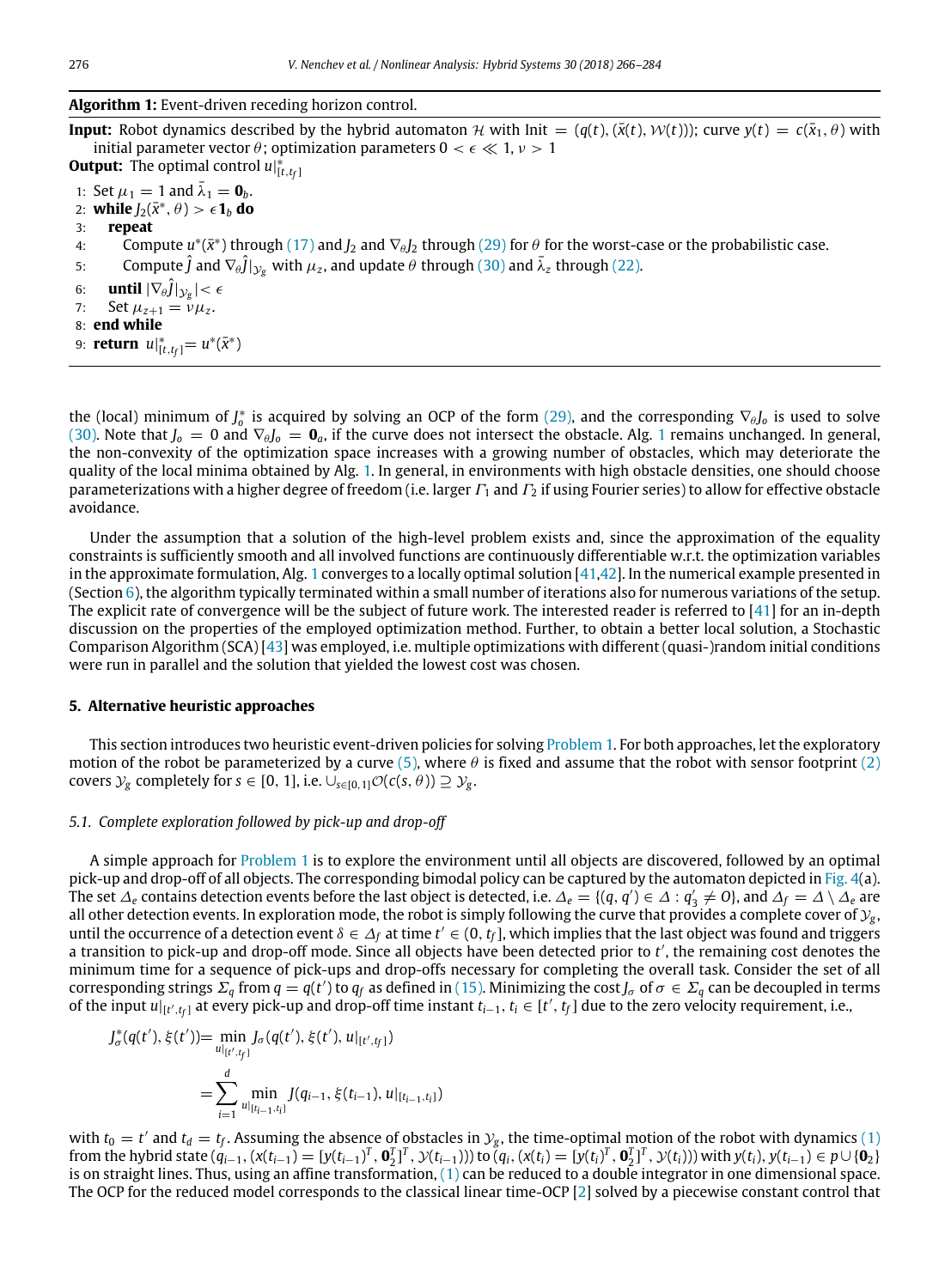

**Fig. 4.** Heuristic policies.

<span id="page-11-1"></span>takes values in the set { $\pm 1$ } and yields the optimal cost  $t_i-t_{i-1}=2\sqrt{m_{q_{i-1}}\|y(t_i)-y(t_{i-1})\|}.$  The controller can be transformed back to ([1](#page-2-1)) by using the inverse affine transformation (details can be found in [[10](#page-17-9)]). Thus, the optimal cost for  $\sigma \in \Sigma_q$  is

$$
J_{\sigma}^{*}(q(t'),\xi(t')) = \sum_{i=1}^{d} 2\sqrt{m_{q_{i-1}}||y(t_i)-y(t_{i-1})||},
$$

and the optimal cost in pick-up and drop-off mode is

$$
J^*(q(t'), \xi(t')) = \min_{\sigma \in \Sigma_q} J^*_{\sigma}(q(t'), \xi(t')).
$$

Its solution can be acquired by a standard search algorithm in the corresponding finite weighted graph.

## *5.2. Immediate pick-up followed by exploration and drop-off*

Another option for solving [Problem](#page-3-1) [1](#page-3-1) is to pick-up objects immediately upon their detection, followed by planning an optimal exploration of the remaining not yet covered space and eventually dropping-off all currently carried objects, until all objects are discovered. The policy, captured by the automaton in [Fig.](#page-11-1) [4](#page-11-1)(b), has been introduced in [[36](#page-18-3)] and will only be briefly summarized here. The robot starts in exploration mode, i.e. following the curve until an object detection  $\delta$  occurs at the spot  $\tilde{s} \in [0, 1]$  along the curve, thus triggering a transition to pick-up mode. In pick-up mode, the robot moves to the location of the detected object in minimum time, which corresponds to a TPBVP solved by standard methods. If the robot is in pick-up mode and another detection occurs, it remains in this mode until all detected objects that have not been picked up and dropped at the depot yet, i.e.  $q_3 \setminus (q_2 \cup q_1)$  are picked up, i.e. until  $q_1 = q_3 \setminus q_2$ . Then, the robot may either return to the depot to drop-off all currently carried objects, or resume exploration, by returning to the spot  $\tilde{s}$ , where it has left the curve to perform a pick-up, and continues following the curve for  $s \in [\tilde{s}, 1]$  to guarantee complete coverage. After the last detection, the robot performs a pick-up and returns to the depot for drop-off.

**Remark 3.** If the same initial parameterization [\(5](#page-4-3)) is employed for all approaches, the two heuristic policies are possible solution outcomes of the event-driven scheme proposed in Section [4](#page-4-1). Thus, their evaluation will be performed in terms of a different, widely common path for exploration – the Archimedean spiral – in the next section. Under the presence of obstacles, when the robot moves along a fixed exploratory curve, guaranteeing complete coverage of  $\mathcal{Y}_g$  and obstacle avoidance simultaneously is a non-trivial requirement, which will not be addressed in this paper.

#### **6. Numerical example**

<span id="page-11-0"></span>The methods were implemented in MATLAB, using *ode*45 to obtain the motion trajectories of the robot along the curve. All computations were performed on an Intel® Core™ i7 2.20 GHz processor with 8 GB RAM.

Consider the bounded position space  $y_g = [-5, 5] \times [-5, 5]$  m and its regular discretization (as described in Section [3](#page-4-0)) with a grid constant of 0.25 m. The object set consists of three objects, i.e.  $O = \{o_1, o_2, o_3\}$  with positions initially unknown to the robot. The robot with sensor footprint of size  $r = 1$  m and nominal mass  $m_{\emptyset} = 2$  kg starts at the depot  $y_d = \mathbf{0}_2$  at rest. A static obstacle with a priori unknown location and size to the robot, is described by

$$
obs = \left\{ y \in \mathbb{R}^2 \colon \begin{bmatrix} \mathbf{I}_2 \\ -\mathbf{I}_2 \end{bmatrix} \middle| y \leq \begin{bmatrix} \mathbf{I}_2 \\ -\mathbf{I}_2 \end{bmatrix} \begin{bmatrix} 1.875 \\ -3.625 \end{bmatrix} + \begin{bmatrix} \mathbf{I}_2 \\ \mathbf{I}_2 \end{bmatrix} \begin{bmatrix} 0.375 \\ 0.375 \end{bmatrix} \right\}.
$$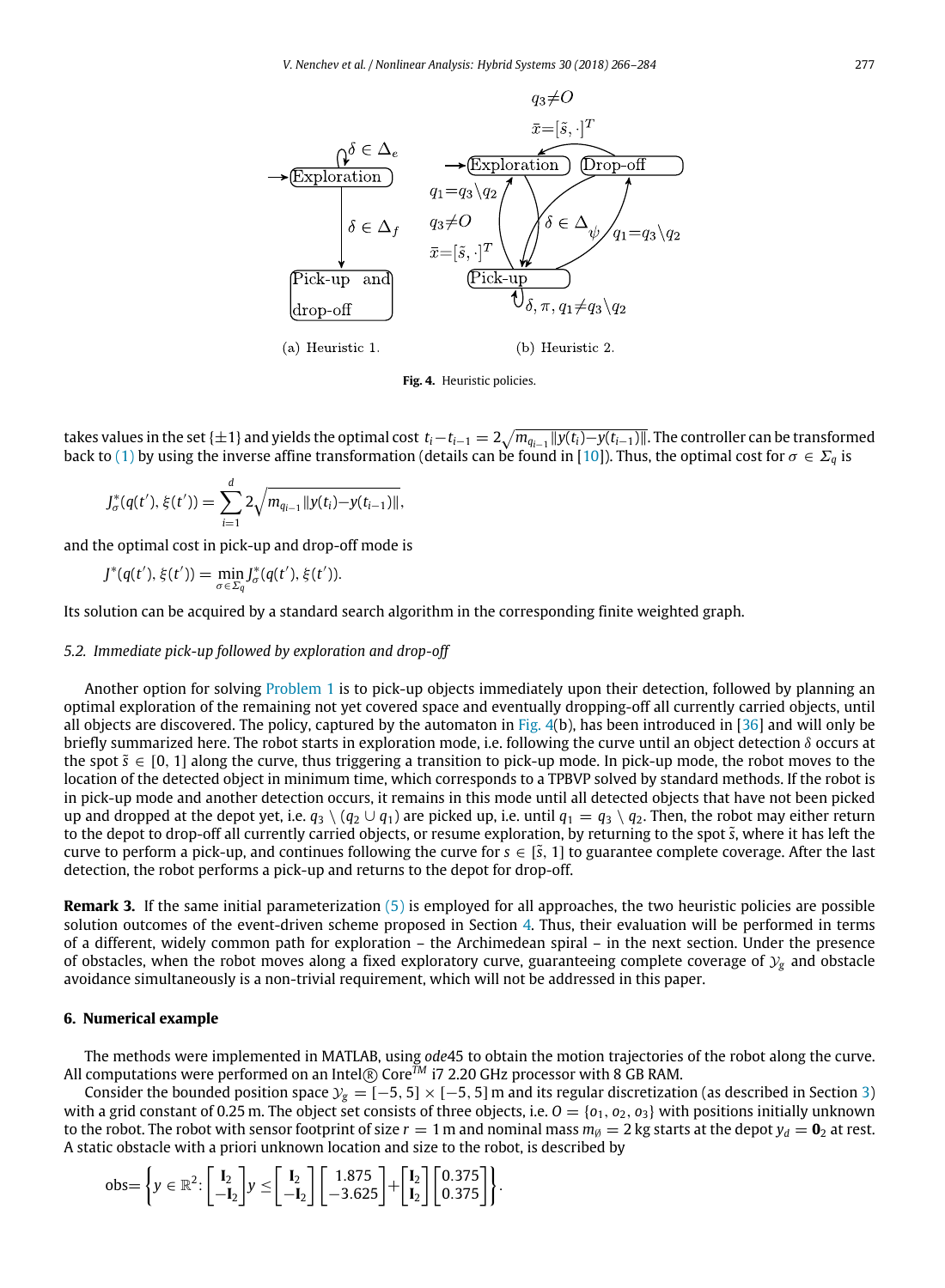

Average final time *t<sup>f</sup>* and average (re-)computation time *t*comp over 100 random placements of the three objects.

<span id="page-12-2"></span>

<span id="page-12-1"></span>**Fig. 5.** Snapshots of the robot's motion at detection instants  $t^{(l)}$  and the final time  $t_f$  obtained with the event-driven worst-case (a–d) and probabilistic (e–h) methods, respectively.

Note that the obstacle is neglected in the heuristic event-driven approaches. Fourier series of order  $\Gamma_1 = \Gamma_2 = 3$  were used for the event-driven approach. Optimization was performed with parameters  $\nu=2, \epsilon=10^{-3}$ , and a maximal integration time of 40 s for *ode*45. The parameter vector θ, which characterizes the curve before the first detection, is obtained by running Alg. [1](#page-10-1) for 100 random initializations and selecting the best (local) optimum.

For a scenario, where the masses and actual object's positions are  $p^{(1)} = [-3.1, -3.1]^T$ ,  $m^{(1)} = 1$  kg,  $p^{(2)} = [1.9, -1.9]^T$ ,  $m^{(2)}=2$  kg and  $p^{(3)}=[3,3]^T$ ,  $m^{(3)}=2$  kg, [Fig.](#page-12-1) [5](#page-12-1) shows snapshots of the robot's motion at object detection instants and the final time, obtained by applying the presented methods. Executed paths with nominal dynamics are denoted by solid, executed paths in other dynamical modes by thicker dashed, and planned trajectories by dotted lines. As it can be seen in the plots, the robot successfully avoids the obstacle — snapshots at obstacle detection instants were omitted for brevity. [Fig.](#page-13-1) [6](#page-13-1) depicts the outcome of the heuristic methods for the same scenario.

For 100 random placements of the three objects in  $\mathcal{Y}_g$ , the corresponding average final time  $t_f$  and computation costs  $t_{\rm comp}$ are summarized in [Table](#page-12-2) [1](#page-12-2). In general, the worst-case solution resulted in a more "cautious" policy including intermediate pick-ups and drop-offs. In contrast, the probabilistic evaluation typically lead to a ''threshold-based'' policy, where previously detected objects are collected in one sweep after longer exploration phases. On average, the probabilistic solution performed better than the worst-case event-driven solution. Further, the heuristic approaches performed worse than the event-driven ones in terms of average final cost, but required a lower computational effort. Note that the convergence speed and the quality of the result of the event-driven approaches strongly depend on the chosen initial conditions and the step size selection method of the gradient optimization procedures.

# **7. Conclusions**

<span id="page-12-0"></span>A time-optimal hybrid control problem for a robot that has to find and collect a finite number of objects located in a two-dimensional space and move them to a depot has been addressed. An event-driven approach based on motion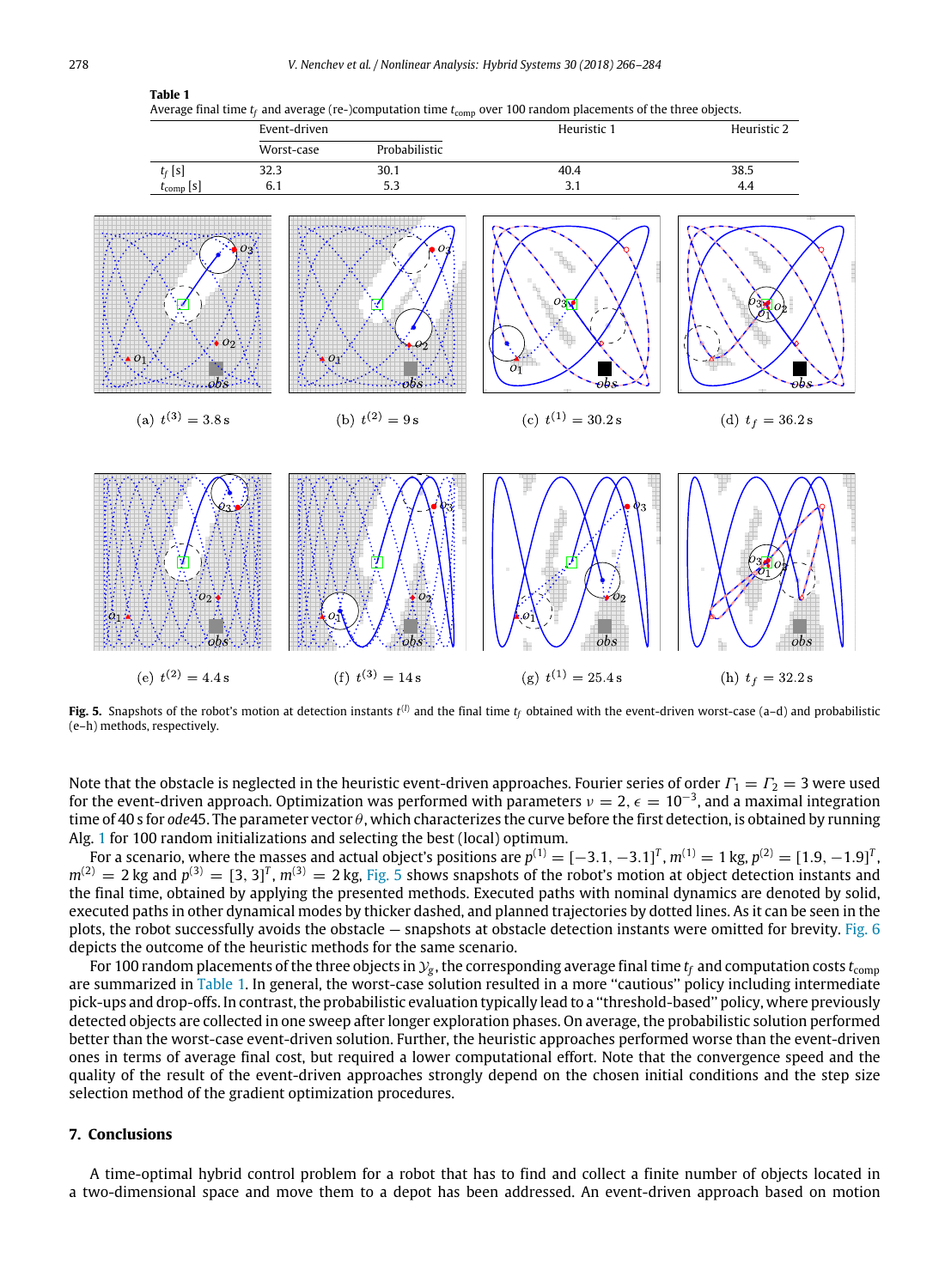

<span id="page-13-1"></span>**Fig. 6.** Snapshots of the robot's motion at detection instants  $t^{(l)}$  and the final time  $t_f$  obtained with the heuristic policy 1 in (a–d) and 2 in (e–h), respectively.

parameterization and gradient-based optimization has been proposed, where the cost was evaluated for the worst- and a probabilistic case, assuming uniform distribution of the objects over the restricted position space. The methods were compared to two heuristic approaches in a numerical example, reflecting the advantages of the event-driven method – a lower execution time and the ability to handle obstacles – over the heuristic approaches at the price of a moderately higher computational effort. Future work will address a multi-robot setup, other probability distributions and alternative optimization techniques, e.g. using the Alternating Direction Method of Multipliers (ADMM) [\[44](#page-18-11)], and how different cost functions can be considered in a similar manner.

## **Acknowledgments**

C.G. Cassandras was supported in part by NSF under grants CNS-1239021, ECCS-1509084, and IIP-1430145, by AFOSR under grant FA9550-15-1-0471, and by ONR under grant N00014-09-1-1051.

# **Appendix A. Fourier series trajectories**

<span id="page-13-0"></span>In the event-driven approach, the position of the robot is parameterized by Fourier series of respective order  $\Gamma_1$  and  $\Gamma_2$ , i.e.,

,

$$
y(t) = \begin{bmatrix} c_1 \\ c_2 \end{bmatrix} = \begin{bmatrix} a_0^1 + \sum_{\gamma=1}^{r_1} a_\gamma^1 \sin(4\pi^2 \gamma f_1 s(t) + \phi_\gamma^1) \\ a_0^2 + \sum_{\gamma=1}^{r_2} a_\gamma^2 \sin(4\pi^2 \gamma f_2 s(t) + \phi_\gamma^2) \end{bmatrix}
$$

where  $f_1$  and  $f_2$  are base frequencies,  $a_0^1$  and  $a_0^2$  are zero frequency components,  $a_\gamma^1$  and  $a_\gamma^2$  are amplitudes for the sinusoid functions with frequency  $\gamma f_1$  and  $\gamma f_2$ , and  $\phi_\gamma^1$  and  $\phi_\gamma^2$  are phase differences with respect to the ( $\gamma+1$ )th term of  $y_1$  or  $y_2$ . Since only the ratio of  $f_1$  and  $f_2$  (and not their absolute values) determines the shape of the trajectories,  $f_1$  is treated as a free parameter, while  $f_2$  is kept constant. With  $A_1\ =\ \left[a_0^1,\ldots,a_{\Gamma_1}^1\right], A_2\ =\ \left[a_0^2,\ldots,a_{\Gamma_2}^2\right], \varPhi_1\ =\ \left[\phi_1^1,\ldots,\phi_{\Gamma_1}^1\right]$  and  $\Phi_2 = \left[\phi_1^2,\ldots,\phi_{I_2}^2\right]$ , the overall parameter vector is  $\theta = \left[f_1,A_1,A_2,\tilde{\Phi_1},\Phi_2\right]^T$ . The derivative of the curve w.r.t.  $\theta$  with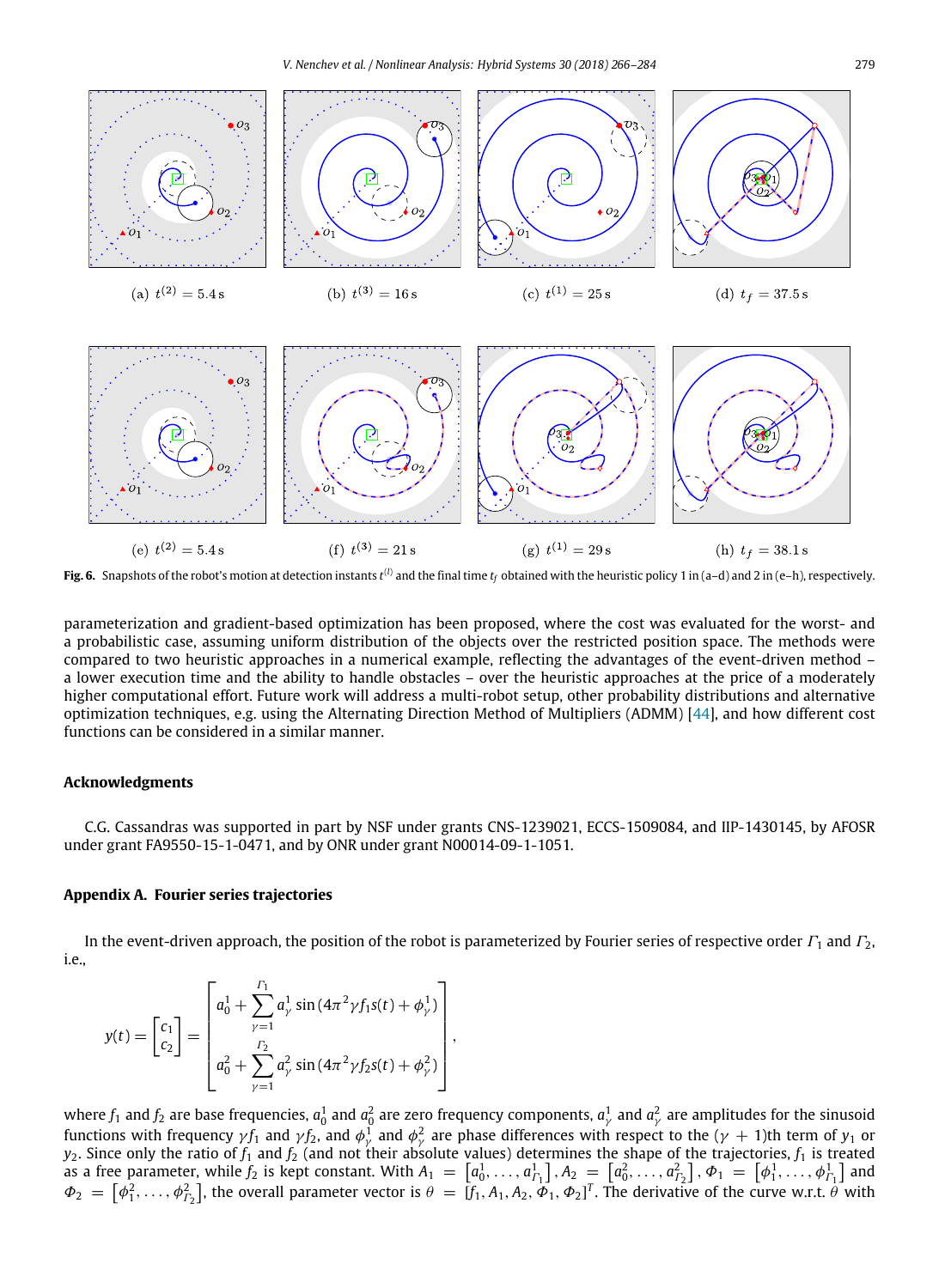$i \in \{1, 2\}$  is

$$
\nabla_{\theta} y_i = \nabla_{\theta} c_i(s, \theta) = \begin{bmatrix} \frac{\partial y_i}{\partial f_1} & \frac{\partial y_i}{\partial A_1} & \frac{\partial y_i}{\partial A_2} & \frac{\partial y_i}{\partial \Phi_1} & \frac{\partial y_i}{\partial \Phi_2} \end{bmatrix}^T
$$

with  $\gamma = 1, \ldots, \Gamma_i$  and

$$
\frac{\partial y_i}{\partial f_1} = \begin{cases}\n4\pi^2 s(t) \sum_{\gamma=1}^{F_1} a_{\gamma}^1 \cos\left(4\pi^2 \gamma f_1 s(t) + \phi_{\gamma}^1\right), & i=1, \\
0, & i=2, \\
\frac{\partial y_i}{\partial d_0^j} = \begin{cases}\n1, & i=j, \frac{\partial y_i}{\partial d_{\gamma}^j} = \begin{cases}\n\sin\left(4\pi^2 \gamma f_i s(t) + \phi_{\gamma}^i\right), & i=j, \\
0, & i \neq j,\n\end{cases} \\
\frac{\partial y_i}{\partial \phi_{\gamma}^j} = \begin{cases}\na_{\gamma}^j \cos\left(4\pi^2 \gamma f_i s(t) + \phi_{\gamma}^i\right), & i=j, \\
0, & i \neq j,\n\end{cases}\n\end{cases}
$$

With  $i\in\{1,2\}$ , for the derivative  $\nabla_\theta \hat{J}$ , we also need

$$
c'_{i} = \sum_{\gamma=1}^{F_i} 4\pi^2 \gamma f_i a_{\gamma}^{i} \cos(4\pi^2 \gamma f_i s(t) + \phi_{\gamma}^{i}),
$$
  

$$
c''_{i} = -\sum_{\gamma=1}^{F_i} 16\pi^4 \gamma^2 f_i^2 a_{\gamma}^{i} \sin(4\pi^2 \gamma f_i s(t) + \phi_{\gamma}^{i}).
$$

$$
\frac{\partial c'_{i}}{\partial f_{1}} = \begin{cases}\n\sum_{\gamma=1}^{T_{1}} (4\pi^{2} \gamma a_{\gamma}^{i} \cos(4\pi^{2} \gamma f_{i} s(t) + \phi_{\gamma}^{i}) \\
-16\pi^{4} \gamma^{2} a_{\gamma}^{i} \sin(4\pi^{2} \gamma f_{i} s(t) + \phi_{\gamma}^{i}), & i = 1, \\
0, & i = 2, \\
\frac{\partial c''_{i}}{\partial f_{1}} = \begin{cases}\n\sum_{\gamma=1}^{T_{1}} (-32\pi^{4} \gamma^{2} a_{\gamma}^{i} \sin(4\pi^{2} \gamma f_{i} s(t) + \phi_{\gamma}^{i}) \\
-64\pi^{6} \gamma^{3} a_{\gamma}^{i} s(t) \cos(4\pi^{2} \gamma f_{i} s(t) + \phi_{\gamma}^{i}), & i = 1, \\
0, & i = 2, \\
\frac{\partial c'_{i}}{\partial a_{0}^{i}} = 0, & \frac{\partial c''_{i}}{\partial a_{0}^{i}} = 0, \\
\frac{\partial c'_{i}}{\partial a_{\gamma}^{i}} = \begin{cases}\n\sum_{\gamma=1}^{T_{1}} 4\pi^{2} \gamma f_{i} \cos(4\pi^{2} \gamma f_{i} s(t) + \phi_{\gamma}^{i}), & i = j, \\
0, & i \neq j, \\
0, & i \neq j, \\
0, & i \neq j,\n\end{cases} \\
\frac{\partial c''_{i}}{\partial a_{\gamma}^{i}} = \begin{cases}\n-\sum_{\gamma=1}^{T_{1}} 16\pi^{4} \gamma^{2} f_{i}^{2} \sin(4\pi^{2} \gamma f_{i} s(t) + \phi_{\gamma}^{i}), & i = j, \\
0, & i \neq j, \\
0, & i \neq j, \\
0, & i \neq j.\n\end{cases}
$$

$$
\frac{\partial c_i'}{\partial \phi_{\gamma}^j} = \begin{cases}\n-\sum_{\gamma=1}^{\infty} 4\pi^2 \gamma f_i a_{\gamma}^i \sin(4\pi^2 \gamma f_i s(t) + \phi_{\gamma}^i), & i = j, \\
0, & i \neq j, \\
\frac{\partial c_i''}{\partial \phi_{\gamma}^j} = \begin{cases}\n-\sum_{\gamma=1}^{F_i} 16\pi^4 \gamma^2 f_i^2 a_{\gamma}^i \cos(4\pi^2 \gamma f_i s(t) + \phi_{\gamma}^i), & i = j, \\
0, & i \neq j.\n\end{cases}
$$

When the robot moves along a curve with parameter vector  $θ$ <sub>−</sub> and detects an object at *s*<sub>−</sub> = *s*(*t*), for the initial parameter vector of the simultaneous OCP, for  $i \in \{1, 2\}$ , we set

$$
\forall \gamma, \phi^i_{\gamma} = 4\pi^2 \gamma f_i s_- + \phi^i_{\gamma -},
$$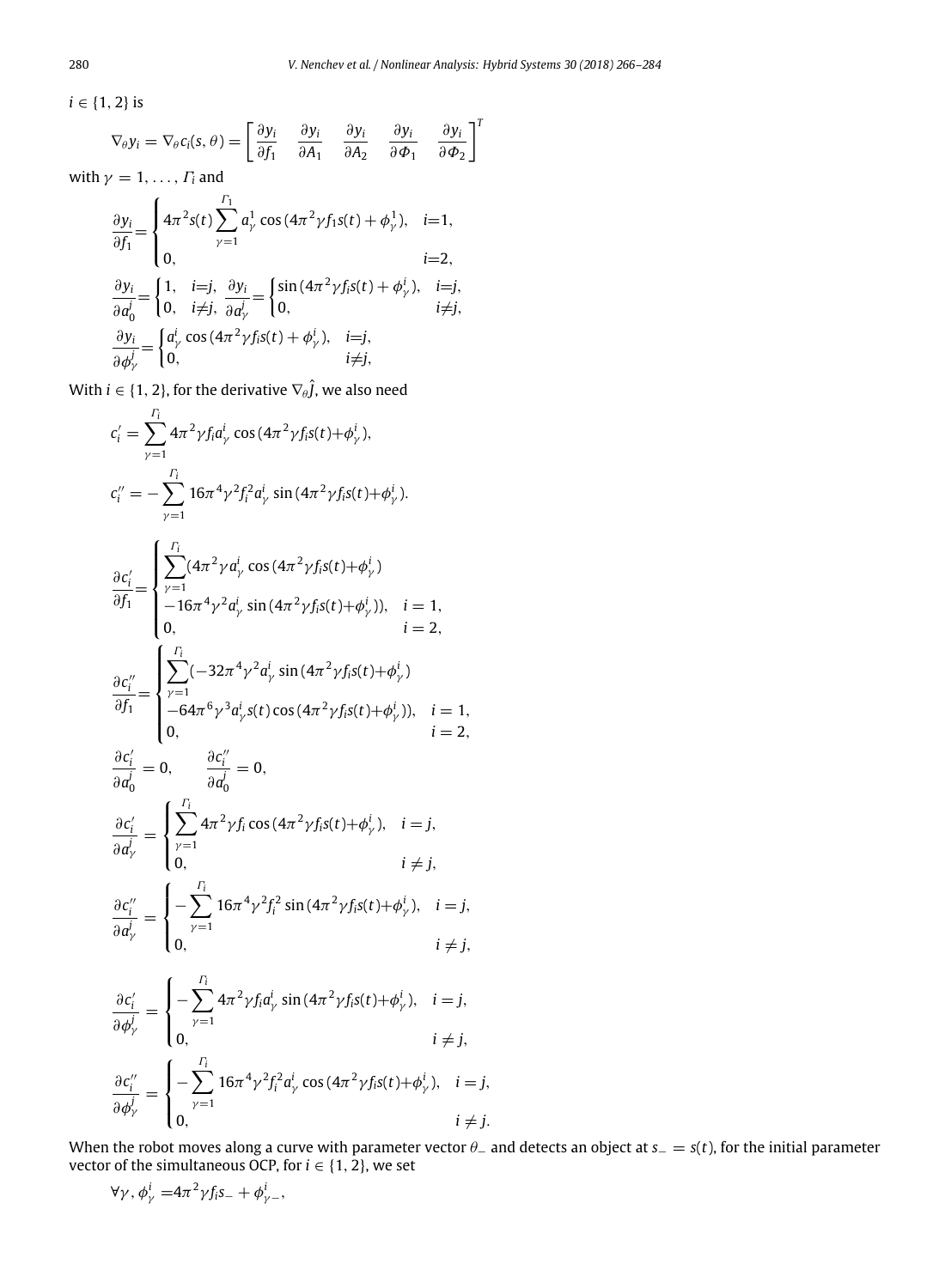$$
a_0^i = c_i(s_-, \theta_-) - \sum_{\gamma=1}^{I_i} a_{\gamma-}^i \sin(\phi_{\gamma}^i),
$$

such that only a small number of constraints of the simultaneous OCP is violated initially and Alg. [1](#page-10-1) can converge fast.

#### **Appendix B. Proofs**

<span id="page-15-0"></span>**Proof** (*[Theorem](#page-6-2)* [1\)](#page-6-2). Since  $\lambda_2$  is the only costate that depends on  $u_1$  in [\(11](#page-5-3)), ([13](#page-6-3)) implies that  $\lambda_2^*(t)u_{c,p}^*(t) \leq \lambda_2^*(t)u_{c,p}$  must hold. For  $\lambda_2(t) \neq 0$ ,  $t \in [0, \tilde{t})$ , we obtain  $u_{c,p}(t) = -\text{sgn}(\lambda_2(t))$ , i.e.  $u_{c,p}^*(t) \in \{\pm 1\}$ . As the input is bounded,  $\lambda_2(t) = 0$  can hold at isolated times, without violating ([13](#page-6-3)). A singular arc may exist since  $\lambda_2(t) = 0$  can also hold over an interval. The necessary condition for this case is obtained from the generalized first-order Legendre-Clebsch condition [\[45\]](#page-18-12)

$$
\frac{d^2}{dt^2} \frac{\partial \tilde{H}}{\partial u_{c,p}} = \ddot{\lambda}_2(t) = 2c_g \alpha m_\theta \dot{\tilde{\bar{\mathbf{x}}}}_2 + \dot{\tilde{\bar{\mathbf{x}}}}_3 + \dot{\lambda}_1 = 0, \n- \frac{\partial}{\partial u_{c,p}} \left[ \frac{d^2}{dt^2} \frac{\partial \tilde{H}}{\partial u_{c,p}} \right] \neq 0,
$$

yielding  $-1/(2c_g)$  as an additional possible input value. □

**Proof** (*[Theorem](#page-6-4)* [2](#page-6-4)). From ([11](#page-5-3)) and  $\tilde{x}_1 \ge 0$ ,  $\lambda_2(0) < 0$  holds and the optimal control starts with a fragment  $u_{c,p}^*(t) = 1$ for  $t \in [0, \bar{t}_1)$ . Assuming that  $\lambda_2(0) = a \in \mathbb{R}_{\leq 0}$  for the interval  $[0, \bar{t}_1)$ , the adjoint variable is  $\lambda_2(t) = a - \frac{\tilde{t}c + 1}{2}t^{(2)}$  $λ_1 t$  by integration of [\(12](#page-6-5)). If  $λ_2(t) = u ∈ ℝ<sub>0</sub>$  for the interval [0, t<sub>1</sub>], the adjoint variable is  $λ_2(t) = u - \frac{1}{2}(t^2) - \frac{1}{2}(t)$ <br> $λ_1 t$  by integration of (12). If  $λ_2(\bar{t}_1) = λ_2(\bar{t}_1) = 0$ ,  $λ_1 = -\sqrt{2(1+2c)a}$ , {(1), (1, −1), (1, −1/2*c<sup>g</sup>* ), (1, −1/2*c<sup>g</sup>* , −1)}, or in generalized form

<span id="page-15-2"></span>
$$
u_{c,p}(t) = \begin{cases} 1, & t \in [0, \bar{t}_1), \\ -\frac{1}{2c_g}, & t \in [\bar{t}_1, \bar{t}_2), \\ -1, & t \in [\bar{t}_2, \tilde{t}). \end{cases}
$$
(32)

Integrating [\(1\)](#page-2-1) with  $m_q = m_\emptyset$  and [\(32\)](#page-15-2), using the switching and final conditions  $\tilde{x}_1(\tilde{t}) = 1, \tilde{x}_2(\tilde{t}) = 0, \tilde{x}_2(\tilde{t}_2) = v_c$  and analyzing the expressions for  $\tilde{t}_2 = \tilde{t}_1$  and  $\tilde{t}_2 = \tilde{t}$ , we obtain

$$
\sqrt{\frac{2(m_\theta\alpha+c_g\alpha^2m_{\theta}^2v_c^2)}{2c_g+1}}\leq \overline{t}_1\leq \sqrt{m_\theta\alpha+\frac{m_\theta^2\alpha^2v_c^2}{2}},
$$

 $\frac{d}{dr}$  or  $0 \leq v_c \leq \sqrt{\frac{2}{m_\theta\alpha}}$ . Substituting the solutions of the ODE, the cost  $E\{\ell\}$  becomes a function of  $\overline{t}_1$  and  $v_c$ . For  $\frac{\partial E\{\ell\}}{\partial \overline{t}_1} = 0$ ,  $\bar{t}_{1}^* \in \left\{\sqrt{\frac{2\alpha m_{\beta}}{2c_{g}+1}},\sqrt{m_{\beta}\alpha+\frac{\alpha^2m_{\beta}^2v_{c}^2}{2}}\right\}$ ∂<sup>2</sup><sub>∂te}</sub> in the feasible interval, we can verify that the first value corresponds<br>and the first value corresponds to the minimum. Substituting  $\bar{t}_1^*$  in  $E\{\ell\}$  and evaluating  $\frac{\partial E\{\ell\}}{\partial v_c}$ , for the optimal velocity  $v_c^*\in\left\{0,\sqrt{\frac{2}{m_{\theta}\alpha}}\right\}$  holds. Analyzing  $\frac{\partial^2 E\{\ell\}}{\partial v_c^2}$ ∂v<sup>2</sup> *c* yields  $v_c^*=0$  and  $\bar{t}_2=2c_g\sqrt{\frac{2m_\theta\alpha}{2c_g+1}}$ , leading to  $\bar{t}_2=\tilde{t}$ . Solving the ODE with [\(32\)](#page-15-2) yields the switching point 1/(1 + 2 $c_g$ ) and the corresponding controller.  $\Box$ 

## **Appendix C. Optimal control for two objects**

<span id="page-15-1"></span>First, consider the planned path shown in [Fig.](#page-6-1) [3](#page-6-1)(a) with corresponding generalized trajectory shown in [Fig.](#page-6-1) [3\(](#page-6-1)c). Since *o*<sup>2</sup> is discovered at latest when the robot reaches  $s_2$ ,  $\bar{x}_2(t_4) = 0$ . Thus, optimizing the trajectory for  $t \in [t_4, t_6]$  can be decoupled, and the optimal control is given by

$$
u_c^*(\bar{x}) = \begin{cases} 1, & \text{if } \bar{x}_1 \in [s_2, \frac{1+s_2}{2}), \\ -1, & \text{if } \bar{x}_1 \in [\frac{1+s_2}{2}, 1). \end{cases}
$$

To obtain the optimal switching times of the remaining trajectory, we solve the ODE  $(8)$  $(8)$  with

$$
u_{c,p}(t) = \begin{cases} 1, & \text{if } t \in [0, t_1), \\ -1, & \text{if } t \in [t_1, t_2), \\ 1, & \text{if } t \in [t_2, t_3), \\ -\frac{1}{2c_g}, & \text{if } t \in [t_3, t_4). \end{cases}
$$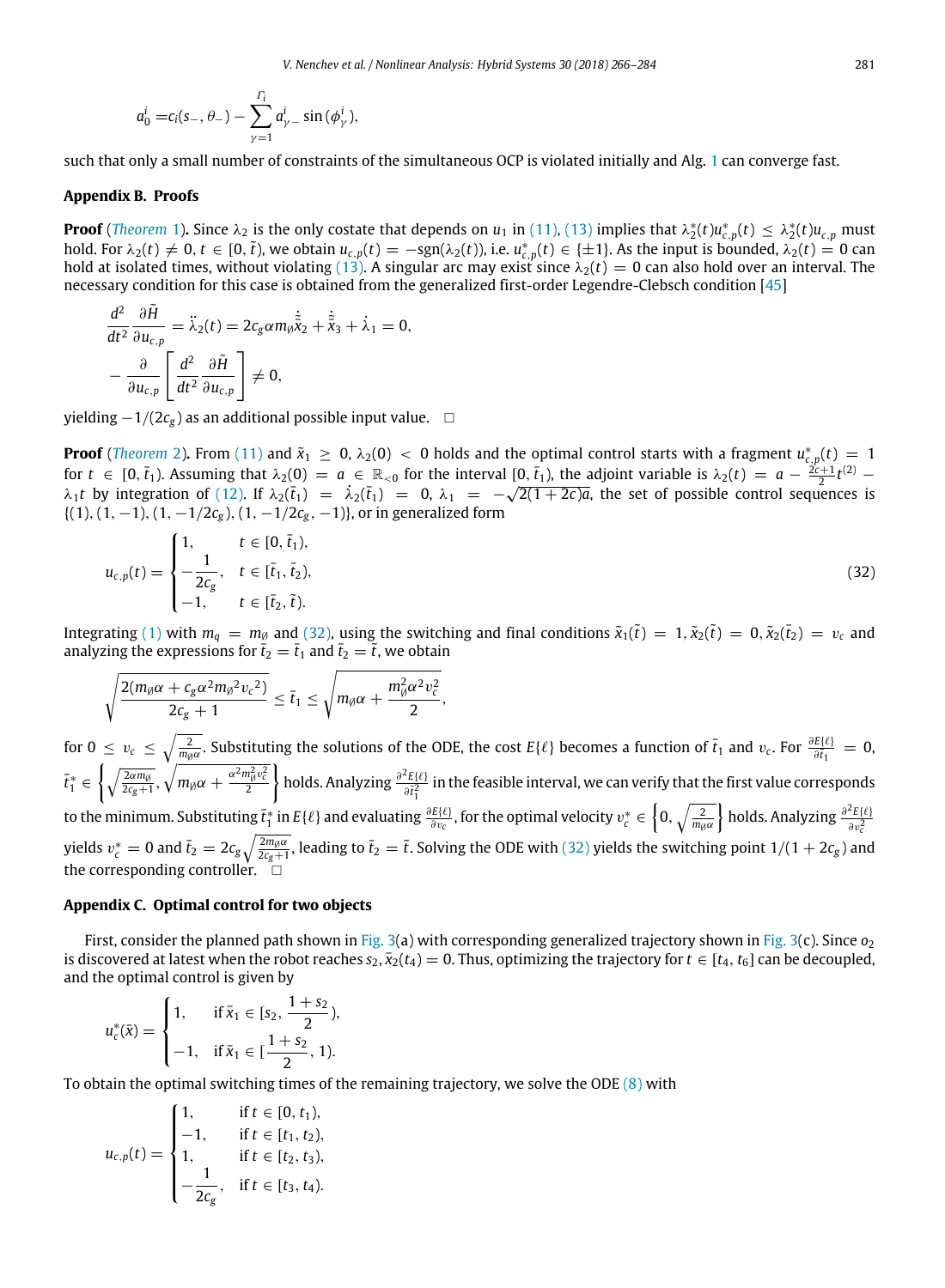With the boundary conditions  $\bar{x}_1(0) = \bar{x}_2(0) = 0$ , and  $\bar{x}_1(t_2) = s_1$ , we obtain

= *s*1,

$$
-\frac{(t_2-t_1)^2}{2m}+\frac{t_1}{m}(t_2-t_1)+\frac{t_1^2}{2m}=s_1
$$

where  $m = m_q \alpha$ , and since  $t_2 \geq t_1$ ,

$$
t_1 = \begin{cases} t_2, & \text{if } t_2 \le \sqrt{2m s_1}, \\ t_2 - \frac{\sqrt{2}}{2} \sqrt{t_2^2 - 2m s_1}, & \text{else.} \end{cases}
$$

Using the boundary conditions  $\bar{x}_1(t_4) = s_2$ ,  $\bar{x}_2(t_4) = 0$ , we obtain

$$
-\frac{(t_4-t_3)^2}{4c_g m} + \frac{t_3+2t_1-2t_2}{m}(t_4-t_3) + \frac{t_3-3t_2+4t_1}{2m}(t_3-t_2) + s_1 = s_2,
$$
  

$$
t_4 = (2c_g + 1)t_3 - 4c_g(t_2 - t_1),
$$

yielding

$$
t_3=2(t_2-t_1)+\sqrt{\frac{t_2^2-4t_1t_2+4t_1^2+2m(s_2-s_1)}{2c_g+1}}.
$$

Since  $t_3 \in \mathbb{R}_+$  and  $t_3 \ge t_2$ , together with the derived expression for  $t_1$ , we obtain

$$
t_3 = \begin{cases} \sqrt{\frac{t_2^2 + 2m(s_2 - s_1)}{2c_g + 1}}, & \text{if } t_1 = t_2, \\ t_2, & \text{else.} \end{cases}
$$

From the continuity of the variables, there exists a time when  $t_1=t_2=t_3=\sqrt{\frac{m}{c_g}(s_2-s_{sw})}$ . Thus, the switching takes place at

$$
s'=\frac{1}{2c_g+1}s_2.
$$

Note that this corresponds to the result of The<u>orem [2](#page-6-4), sc</u>aled for the interval [0,  $s_2$ ]. For  $t_2>\surd$ 2*ms*1, substituting *t*<sup>1</sup> into the expression for  $t_3 = t_2$ , we obtain  $t_2 = t_3 = \sqrt{\frac{m}{c_{\text{g}}}(s_2 - s_1)}$  and

$$
t_{1,s} = \sqrt{\frac{m(s_2 - s_1)}{c_g}} - \frac{\sqrt{2}}{2} \sqrt{\frac{m(s_2 - s_1) - 2c_g m s_1}{c_g}}
$$

yielding a switching at

$$
s'' = -\frac{2^{\frac{3}{2}}\sqrt{s_2 - s_1}\sqrt{s_2 - (2c_g + 1)s_1} - 3s_2 + (2c_g + 3)s_1}{4c_g}
$$

<span id="page-16-0"></span>′ ,

Thus, the optimal control is given by

$$
u_{c,p}^{*}(t,\bar{x}) = \begin{cases} 1, & \text{if } \bar{x}_1 \in [0,s_{sw,1}), \\ -1, & \text{if } \bar{x}_1 \in [s_{sw,1}, s_{sw,2}), \\ -\frac{1}{2c_g}, & \text{if } \bar{x}_1 \in [s_{sw,2}, s_2), \end{cases}
$$
(33)

where  $s_{sw,1} = \max\{s', s_1\}$  and

$$
s_{sw,2} = \begin{cases} s'', & \text{if } s_1 > s \\ s', & \text{else.} \end{cases}
$$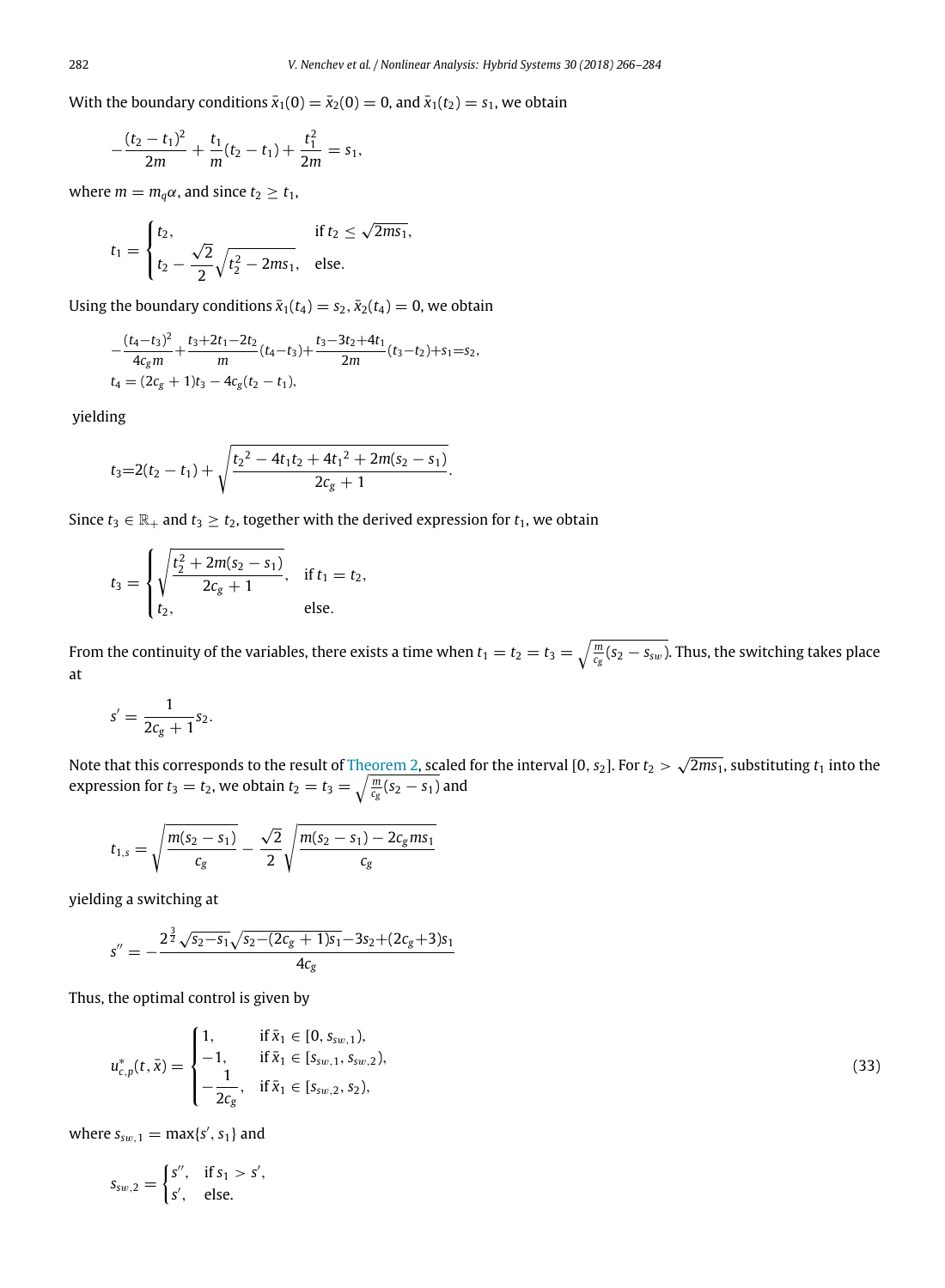$$
u_{c,p}^{*}(\bar{x}) = \begin{cases} 1, & \text{if } \bar{x}_1 \in [0, s_{sw,1}), \\ -1, & \text{if } \bar{x}_1 \in [s_{sw,1}, s_{sw,2}), \\ -\frac{1}{2c_g}, & \text{if } \bar{x}_1 \in [s_{sw,2}, s_{sw,3}), \\ 1, & \text{if } \bar{x}_1 \in [s_{sw,3}, s_{sw,4}), \\ -1, & \text{if } \bar{x}_1 \in [s_{sw,4}, s_{sw,5}), \\ -\frac{1}{2c_g}, & \text{if } \bar{x}_1 \in [s_{sw,5}, s_2), \end{cases}
$$

where with  $\bar{x}_2(t_4) = \bar{x}_2(t_6)$  we obtain the appropriate switching spots  $s_{sw,1}$  to  $s_{sw,5}$ . Thus, for *n* unexplored intervals in [0, 1], it can be shown that the optimal control consists of a string of *n* controls of the form ([33](#page-16-0)) with appropriate switching conditions.

#### **References**

- <span id="page-17-0"></span>[1] [S. Thrun, W. Burgard, D. Fox, Probabilistic Robotics, MIT Press, 2008.](http://refhub.elsevier.com/S1751-570X(18)30054-2/b1)
- <span id="page-17-1"></span>[2] [A.E. Bryson, Y.C. Ho, Applied Optimal Control : Optimization, Estimation, and Control, John Wiley and Sons, New York, 1975.](http://refhub.elsevier.com/S1751-570X(18)30054-2/b2)
- <span id="page-17-2"></span>[3] F. Clarke, Discontinuous feedback and nonlinear systems, in: Proc. of IFAC Symp. on Nonlinear Control Systems, NOLCOS, 2010.
- <span id="page-17-3"></span>[4] [D. Feng, B.H. Krogh, Acceleration-constrained time-optimal control in n dimensions, IEEE Trans. Automat. Control 31 \(10\) \(1986\) 955–958.](http://refhub.elsevier.com/S1751-570X(18)30054-2/b4)
- <span id="page-17-4"></span>[5] [I. Mitchell, A. Bayen, C. Tomlin, A time-dependent hamilton-jacobi formulation of reachable sets for continuous dynamic games, IEEE Trans. Automat.](http://refhub.elsevier.com/S1751-570X(18)30054-2/b5) [Control 50 \(7\) \(2005\) 947–957.](http://refhub.elsevier.com/S1751-570X(18)30054-2/b5)
- <span id="page-17-5"></span>[6] [P. Grieder, M. Kvasnica, M. Baotić, M. Morari, Stabilizing low complexity feedback control of constrained piecewise affine systems, Automatica 41](http://refhub.elsevier.com/S1751-570X(18)30054-2/b6) [\(10\) \(2005\) 1683–1694.](http://refhub.elsevier.com/S1751-570X(18)30054-2/b6)
- <span id="page-17-6"></span>[7] [D. Applegate, R. Bixby, V. Chvátal, W. Cook, The Traveling Salesman Problem: A Computational Study: A Computational Study, in: Princeton Series in](http://refhub.elsevier.com/S1751-570X(18)30054-2/b7) [Applied Mathematics, Princeton University Press, 2011.](http://refhub.elsevier.com/S1751-570X(18)30054-2/b7)
- <span id="page-17-7"></span>[8] [P. Toth, D. Vigo, Vehicle Routing : Problems, Methods, and Applications, Society for Industrial and Applied Mathematics, Philadelphia, PA, USA, 2015.](http://refhub.elsevier.com/S1751-570X(18)30054-2/b8)
- <span id="page-17-8"></span>[9] [C. Seatzu, D. Corona, A. Giua, A. Bemporad, Optimal control of continuous-time switched affine systems, IEEE Trans. Automat. Control 51 \(2006\)](http://refhub.elsevier.com/S1751-570X(18)30054-2/b9) [726–741.](http://refhub.elsevier.com/S1751-570X(18)30054-2/b9)
- <span id="page-17-9"></span>[10] V. Nenchev, C. Belta, J. Raisch, Optimal motion planning with temporal logic and switching constraints, in: 14th European Control Conf. (ECC'15), Linz, Austria, 2015, pp. 1135–1140.
- <span id="page-17-10"></span>[11] B. Passenberg, O. Stursberg, Graph search for optimizing the discrete location sequence in hybrid optimal control, in: 3rd IFAC Conf. on Analysis and Design of Hybrid Systems, 2009, pp. 304–309.
- <span id="page-17-11"></span>[12] [C.G. Cassandras, J. Lygeros \(Eds.\), in: Stochastic Hybrid Systems, CRC Press, 2010.](http://refhub.elsevier.com/S1751-570X(18)30054-2/b12)
- <span id="page-17-12"></span>[13] [R. Bellman, An optimal search problem, SIAM Rev. 5 \(1963\).](http://refhub.elsevier.com/S1751-570X(18)30054-2/b13)
- <span id="page-17-13"></span>[14] [L. Stone, Theory of Optimal Search, Mathematics in Science and Engineering, Elsevier Science, 1976.](http://refhub.elsevier.com/S1751-570X(18)30054-2/b14)
- <span id="page-17-14"></span>[15] [L.J. Guibas, J.-C. Latombe, S.M. Lavalle, D. Lin, R. Motwani, A visibility-based pursuit-evasion problem, Internat. J. Comput. Geom. Appl. 9 \(1996\)](http://refhub.elsevier.com/S1751-570X(18)30054-2/b15) [471–494.](http://refhub.elsevier.com/S1751-570X(18)30054-2/b15)
- <span id="page-17-15"></span>[16] [S. Alpern, S. Gal, The Theory of Search Games and Rendezvous, Kluwer's Int. Ser. in Oper. Research & Management Science, 2003.](http://refhub.elsevier.com/S1751-570X(18)30054-2/b16)
- <span id="page-17-16"></span>[17] [M. Kao, J. Reif, S. Tate, Searching in an unknown environment: an optimal randomized algorithm for the cow-path problem, Inform. and Comput. 131](http://refhub.elsevier.com/S1751-570X(18)30054-2/b17) [\(1\) \(1996\) 63–80.](http://refhub.elsevier.com/S1751-570X(18)30054-2/b17)
- <span id="page-17-17"></span>[18] [J. Cortes, S. Martinez, T. Karatas, F. Bullo, Coverage control for mobile sensing networks, IEEE Trans. Robot. Autom. 20 \(2\) \(2004\) 243–255.](http://refhub.elsevier.com/S1751-570X(18)30054-2/b18)
- <span id="page-17-18"></span>[19] [M. Zhong, C.G. Cassandras, Distributed coverage control and data collection with mobile sensor networks, IEEE Trans. Automat. Control 56 \(10\) \(2011\)](http://refhub.elsevier.com/S1751-570X(18)30054-2/b19) [2445–2455.](http://refhub.elsevier.com/S1751-570X(18)30054-2/b19)
- <span id="page-17-19"></span>[20] J. Le Ny, G. Pappas, On trajectory optimization for active sensing in gaussian process models, in: Proc. of 48th IEEE Conf. on Decision and Control (CDC) held jointly with 28th Chinese Control Conference (CCC), 2009, pp. 6286–6292.
- <span id="page-17-20"></span>[21] [S. Smith, M. Schwager, D. Rus, Persistent robotic tasks: Monitoring and sweeping in changing environments, IEEE Trans. Robot. 28 \(2\) \(2012\) 410–426.](http://refhub.elsevier.com/S1751-570X(18)30054-2/b21)
- <span id="page-17-21"></span>[22] [C. Cassandras, X. Lin, X. Ding, An optimal control approach to the multi-agent persistent monitoring problem, IEEE Trans. Automat. Control 58 \(4\)](http://refhub.elsevier.com/S1751-570X(18)30054-2/b22) [\(2013\) 947–961.](http://refhub.elsevier.com/S1751-570X(18)30054-2/b22)
- <span id="page-17-22"></span>[23] [A. Molin, S. Hirche, On the optimality of certainty equivalence for event-triggered control systems, IEEE Trans. Automat. Control 58 \(2013\) 470–474.](http://refhub.elsevier.com/S1751-570X(18)30054-2/b23)
- <span id="page-17-23"></span>[24] [H. Axelsson, M. Boccadoro, M. Egerstedt, P. Valigi, Y. Wardi, Optimal mode-switching for hybrid systems with varying initial states, Nonlinear Anal.](http://refhub.elsevier.com/S1751-570X(18)30054-2/b24) [Hybrid Syst. 2 \(3\) \(2008\) 765–772.](http://refhub.elsevier.com/S1751-570X(18)30054-2/b24)
- <span id="page-17-24"></span>[25] [M. Rickert, A. Sieverling, O. Brock, Balancing exploration and exploitation in sampling-based motion planning, IEEE Trans. Robot. 30 \(6\) \(2014\)](http://refhub.elsevier.com/S1751-570X(18)30054-2/b25) [1305–1317.](http://refhub.elsevier.com/S1751-570X(18)30054-2/b25)
- <span id="page-17-25"></span>[26] [M. Toussaint, The bayesian search game, in: Y. Borenstein, A. Moraglio \(Eds.\), Theory and Principled Methods for Designing Metaheuristics, in: Natural](http://refhub.elsevier.com/S1751-570X(18)30054-2/b26) [Computing Series, Springer, 2014, pp. 129–144.](http://refhub.elsevier.com/S1751-570X(18)30054-2/b26)
- <span id="page-17-26"></span>[27] C. Amato, G. Konidaris, A. Anders, G. Cruz, J.P. How, L.P. Kaelbling, Policy search for multi-robot coordination under uncertainty, in: Proc. of Robotics: Science and Systems Conf., RSS-15, 2015.
- <span id="page-17-27"></span>[28] [M. Lahijanian, M.R. Maly, D. Fried, L.E. Kavraki, H. Kress-Gazit, M.Y. Vardi, Iterative temporal planning in uncertain environments with partial](http://refhub.elsevier.com/S1751-570X(18)30054-2/b28) [satisfaction guarantees, IEEE Trans. Robot. 32 \(3\) \(2016\) 583–599.](http://refhub.elsevier.com/S1751-570X(18)30054-2/b28)
- <span id="page-17-28"></span>[29] [V. Raman, N. Piterman, C. Finucane, H. Kress-Gazit, Timing semantics for abstraction and execution of synthesized high-level robot control, IEEE Trans.](http://refhub.elsevier.com/S1751-570X(18)30054-2/b29) [Robot. 31 \(3\) \(2015\) 591–604.](http://refhub.elsevier.com/S1751-570X(18)30054-2/b29)
- <span id="page-17-29"></span>[30] K.S. Wesselowski, C.G. Cassandras, The elevator dispatching problem: Hybrid system modeling and receding horizon control, in: Proc. of 2nd IFAC Conf. on Analysis and Design of Hybrid Systems, 2006, pp. 136–141.
- <span id="page-17-30"></span>[31] [Y. Khazaeni, C.G. Cassandras, Event-driven cooperative receding horizon control for multi-agent systems in uncertain environments, IEEE Trans.](http://refhub.elsevier.com/S1751-570X(18)30054-2/b31) [Control Netw. Sys. 5 \(2018\) 409–422.](http://refhub.elsevier.com/S1751-570X(18)30054-2/b31)
- <span id="page-17-31"></span>[32] V. Nenchev, C. Belta, Receding horizon robot control in uncertain environments with temporal logic constraints, in: 15th European Control Conf., ECC'16, 2016, pp. 2614–2619.